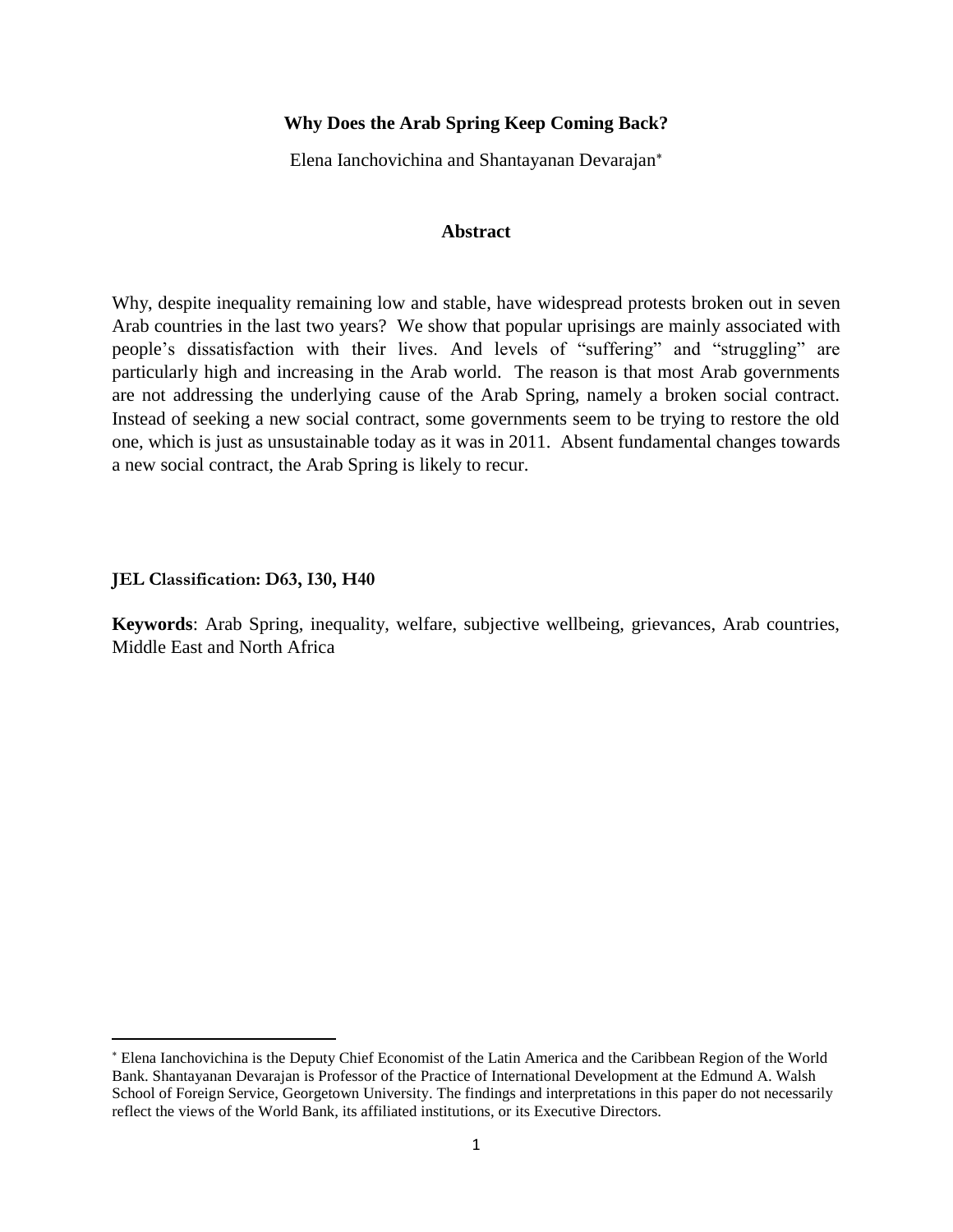#### **1. Introduction**

A decade ago, the Arab Spring shook the Middle East and North Africa (MENA) with revolutions in Tunisia, Egypt, Yemen, Libya, and Syria and mass protests in almost all other countries. In Egypt, Libya, Tunisia, and Yemen, the uprisings overthrew authoritarian governments and launched a period of difficult transitions, which in the cases of Libya and Yemen, alongside Syria and Iraq, have turned into protracted civil wars. In the last two years, the Arab Spring has returned with mass protests in Tunisia, Jordan, Iraq, Egypt, Lebanon, Algeria and Sudan. In the latter two countries, long-serving autocrats have stepped down.

Why did the Arab Spring return? Will it keep coming back? In this paper, we answer these questions by building on our earlier work (Devarajan and Ianchovichina, 2018) that tried to solve a puzzle about the first Arab Spring: Why, despite economic growth, declining poverty, low inequality, and good human capital indicators, did citizens of so many Arab countries stage widespread protests? A clue to the puzzle was the observation that, while the economic indicators were largely favorable, MENA was the unhappiest region in the world. We suggested that both the favorable economic performance and the current unhappiness were due to the social contract that was in all MENA countries since independence: the state would provide publicsector jobs, subsidized food and fuel, free education and health, in return for which citizens, despite cronyism and authoritarian rule, would keep their voices low. This contract led to low poverty and inequality, and high access to health and education. However, by the late 2000s, the state was no longer able to provide public-sector jobs; the quality of the "free" education and health was extremely poor; and the food and fuel subsidies were hugely inefficient, inequitable and crowding out essential public expenditures. The citizens, in particular the middle class, were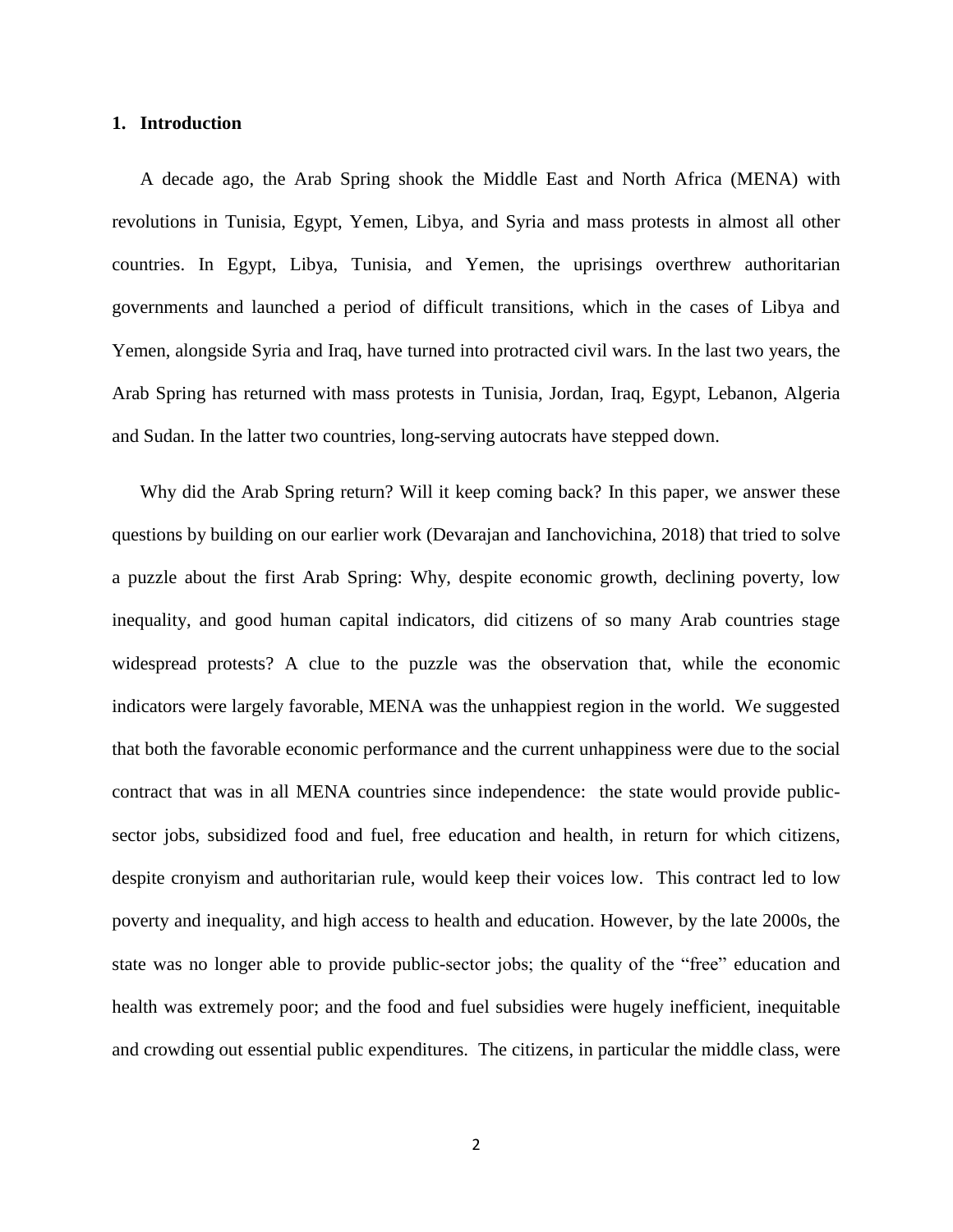unhappy. Since the state had failed to keep its side of the bargain, citizens felt no need to keep theirs, and raised their voices in protest. The social contract was broken.

The aftermath of the Arab Spring has been turbulent. Where civil wars have broken out, governments have focused on winning the wars or restoring peace (or both). In other countries, political tensions and fear of social unrest have meant that the fundamental reforms needed to stimulate private-sector jobs and growth have not taken place. Egypt has replaced some energy subsidies with cash transfers; Tunisia has seen some banking and telecommunications reform. But these have not been enough to attract much-needed foreign investment, which is lower today than it was before the Arab Spring (International Monetary Fund, 2019; World Bank, 2019). There is some evidence that, despite the overthrow of some of the corrupt leaders, cronyism continues to pervade the economy (Rijkers et al., 2017). Repression, including curtailing of journalists and civil-society groups, has increased (Committee to Protect Journalists, 2019; Schnakenberg and Farris, 2014). Interestingly, as we show in this paper, inequality remains moderate and has even declined in some countries, but the levels of unhappiness, already high before the Arab Spring, have risen. Rates of "suffering" and "struggling" in Tunisia, Jordan, Egypt, Algeria and Iran are increasing.

These developments suggest that the Arab Spring keeps coming back because governments have not yet addressed the underlying cause of people's unhappiness, namely, a broken social contract. Instead of seeking a new social contract, some governments appear to be trying to restore the old one. But the old social contract is unsustainable today, just as it was in 2010. And people's dissatisfaction will continue to increase. In short, absent fundamental changes towards a new social contract, the Arab Spring is likely to recur.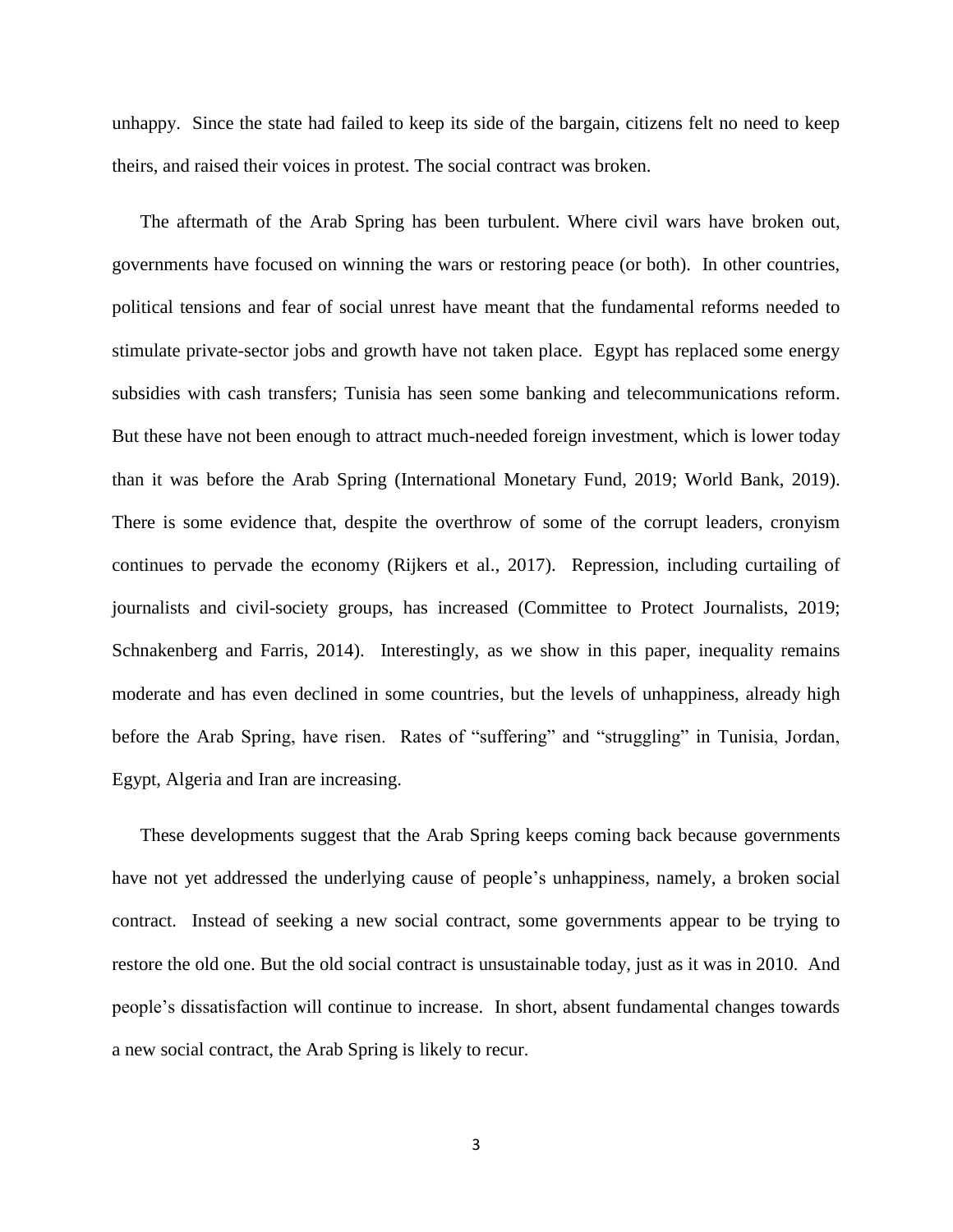We make our argument in three steps. In section 2, we review the literature on peaceful uprisings, focusing on the main theories and empirical evidence. While inequality features in the theory of grievance-induced civil wars, the empirical evidence linking inequality with peaceful uprisings and mass protests is weak. By contrast, measures of subjective well-being have a stronger connection with peaceful uprisings. In section 3, we apply this literature to the root causes of the Arab Spring, corroborating the fact that it was a broken social contract, rather than inequality, which triggered the 2011 uprisings. Section 4 compares the conditions that ushered in the Arab Spring with those that have accompanied its comeback, showing that the social contract remains broken and levels of unhappiness have only increased. Section 5 concludes with comments about the way forward.

## **2. Root causes of peaceful uprisings: theories and empirical evidence**

Several theories can help us think about the factors that fuel peaceful uprisings. Two of them focus on the role of grievances (Figure 1). Since antiquity, high and rising economic inequality have been known as a grievance that is toxic to social cohesion and harmful to political stability (Muller 1985). Political instability in turn could harm investment, sustainable growth, and progress in human development (Berg et al., 2018; Burger et al., 2015). The second theory, proposed by Gurr (1970), tells us that grievances linked to feelings of relative deprivation – defined as the gap between expectations and achievement – increase the likelihood of popular uprisings.

Three other theories focus on the context that determines whether people can in fact organize and rebel against those in power (Figure 1). The resource-mobilization theory posits that without resources and skills, it is impossible to mobilize mass participation in nonviolent protests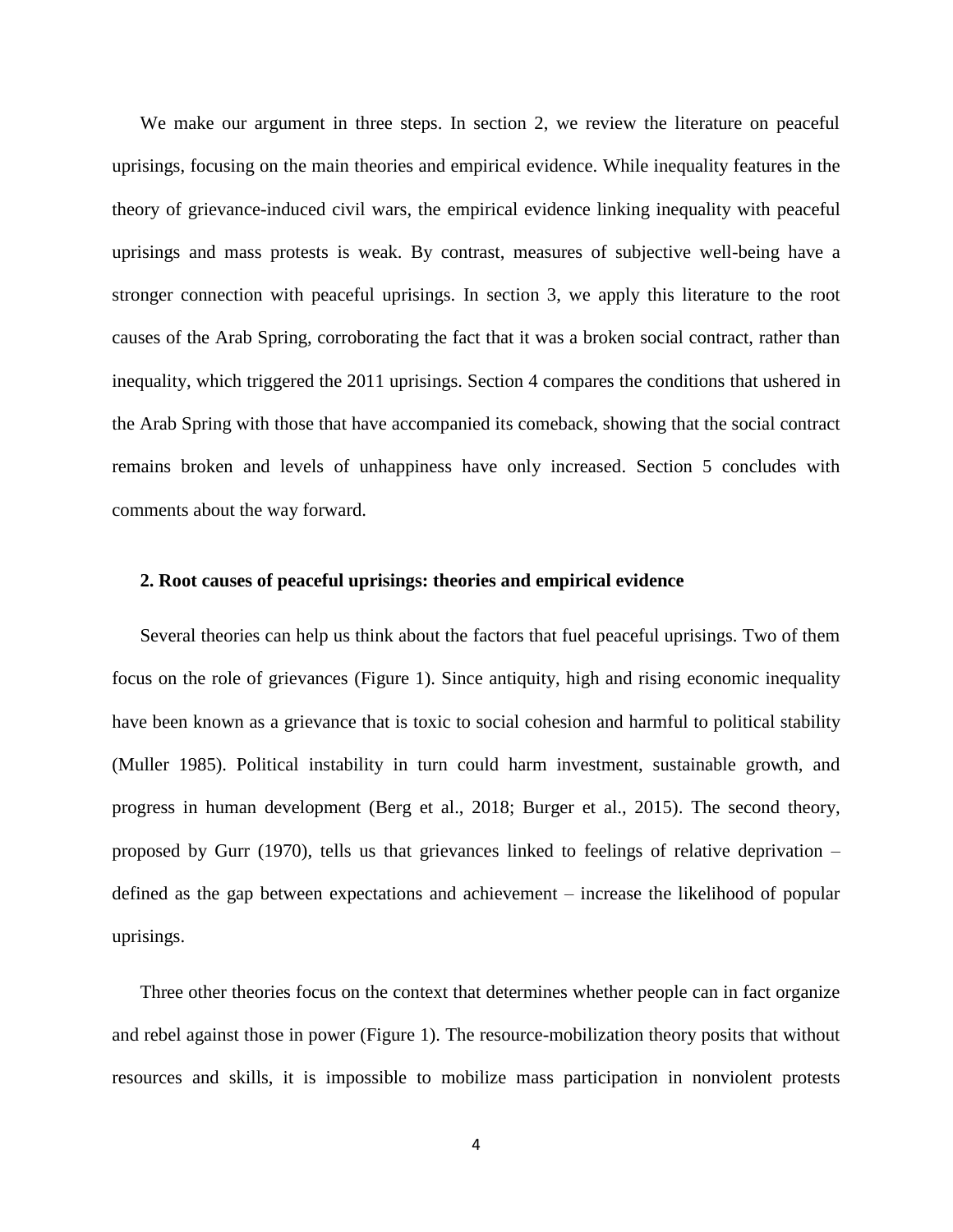(McCarthy and Zald, 1977). Proponents of this theory argue that (online) social networks have made it easier to organize large protests as well as to spread unrest through contagion. The political-opportunity theory suggests that countries that are unable to suppress mobilization are especially likely to experience social unrest (McAdam, 1982). This is particularly the case in low-income and fragile and conflict-affected countries where institutions are weak or absent. Conversely, according to the modernization theory, as countries become more developed and urbanized and their citizens more educated and affluent, people's values change and they start placing greater emphasis on political participation and civil rights. Therefore, economic development can also increase the probability of protests, (Lipset, 1959).



**Figure 1. Root causes of peaceful uprisings: A framework**

Source: Modified from Witte, Burger and Ianchovichina (2020).

While these theories are not new, surprisingly little is known about their empirical validity. The inequality and grievance-based theories have been tested in the context of *armed* uprisings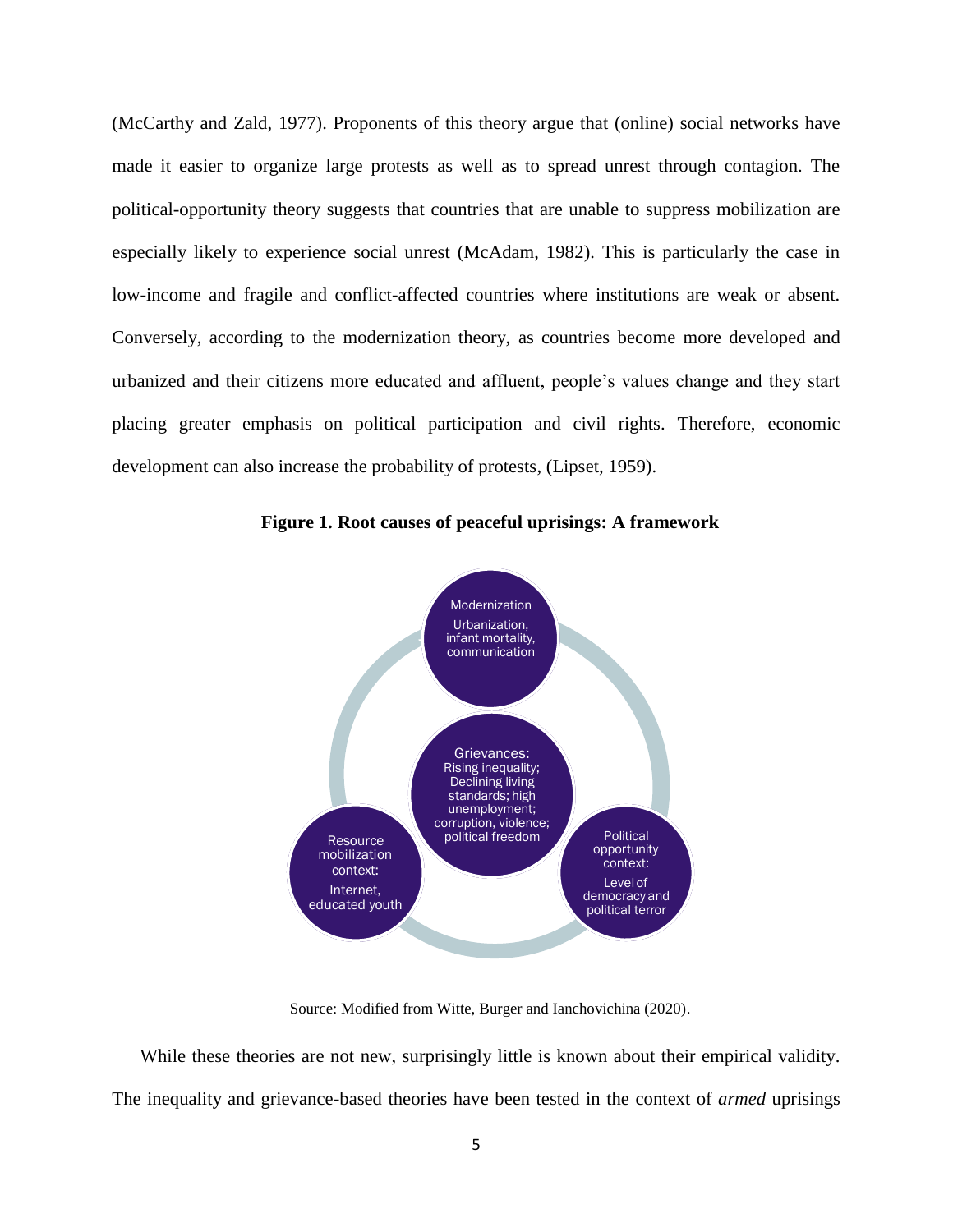and civil wars (Muller, 1985; Collier and Hoeffler, Esteban and Ray, 2008, and Miguel et al., 2004), but not peaceful protests. Chenoweth and Ulfelder (2017) provide the first systematic examination of the structural theories for peaceful uprising and show that neither grievancebased models, nor models based on other explanations, including modernization, resourcemobilization, and political-opportunity theories, provide reliable predictions of nonviolent uprisings. In a recent paper, Witte, Burger and Ianchovichina (2020) empirically test these theories again. Unlike Chenoweth and Ulfelder (2017), in addition to objective data, they use subjective well-being indicators to capture popular grievances, while also controlling for and testing the importance of different contexts mentioned in the political-opportunity, resourcemobilization, and modernization theories.

Witte et al. (2020) motivate their use of subjective well-being by citing recent empirical studies, which give three main reasons why measures of subjective well-being complement financial and social indicators as independent variables in research on human development (e.g. Helliwell, Layard & Sachs, 2017; Graham & Nikolova, 2015; Manski, 2004; Oswald & Wu, 2010). First, since grievance measures refer to perceptions rather than objective circumstances and are value- and preference-based, they are more likely to be tracked accurately by subjective rather than monetary measures of utility (Witte et al., 2020). As noted by Veenhoven (2000), objective measures merely indicate the conditions for a good life, while subjective well-being measures tell us whether these conditions have actually translated into a good life. In addition, the effect of improvements in objective indicators on subjective well-being most likely varies across individuals, countries, and time (Deaton et al., 2009; Frey and Stutzer, 2000; Radcliff, 2001). While for some individuals or groups a lack of civil liberties is a key source of grievances, others might put more weight on monetary poverty. Second, growth tends to raise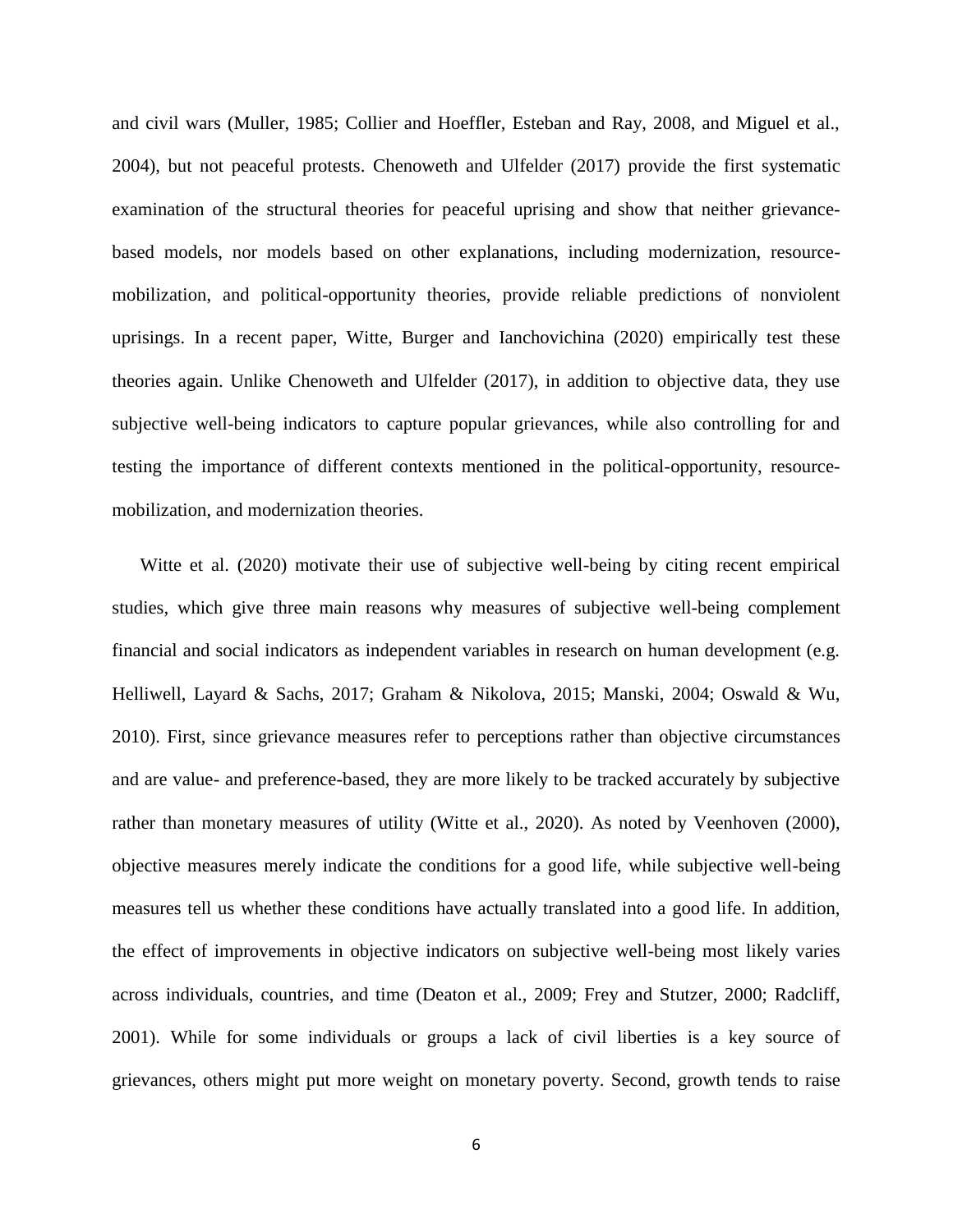expectations and aspirations (de Tocqueville, 1856). If unmet, these expectations can decrease well-being as described by the 'tunnel effect' (Hirschman, 1973). When these expectations are unmet, feelings of great disappointment and resentment can occur, which can in turn mobilize citizens to demand changes within the political system (Gurr, 1970). In these cases, objective indicators may reveal signs of optimism, whereas subjective indicators suggest that antigovernment sentiments are on the rise. Third, monetary measures may not provide a complete picture of economic developments (Devarajan and Ianchovichina 2018). For example, an increase in expenditure-based measures of welfare may not reflect improved welfare but may simply signal that households have increased their spending on private services because of the deteriorating quality of public services. This situation occurs during periods of fiscal compression and public sector budget cuts, and it may lead people to adopt a variety of coping mechanisms, including depleting their private savings, increasing their indebtedness or working multiple jobs. Of course, all these choices may reduce the well-being of the household head, but they do not have an immediate negative effect on household expenditures and therefore may not be captured by surveys. Environmental quality, institutional quality, public safety, the fairness of the justice system, and control of corruption also have a significant influence on the quality of people's lives and, therefore, their standards of living and welfare, but this influence may only be partially captured in household expenditures used to calculate monetary welfare measures of well-being.

To test the empirical validity of the main theories of social unrest, Witte et al. (2020) use data for 118 countries from 2007 to 2014 – a period that includes the Arab Spring. Their measure of life satisfaction combines both current and expected Cantril Ladder scores to reflect the importance of expectations. The 'Cantril Ladder' measures people's views on how closely their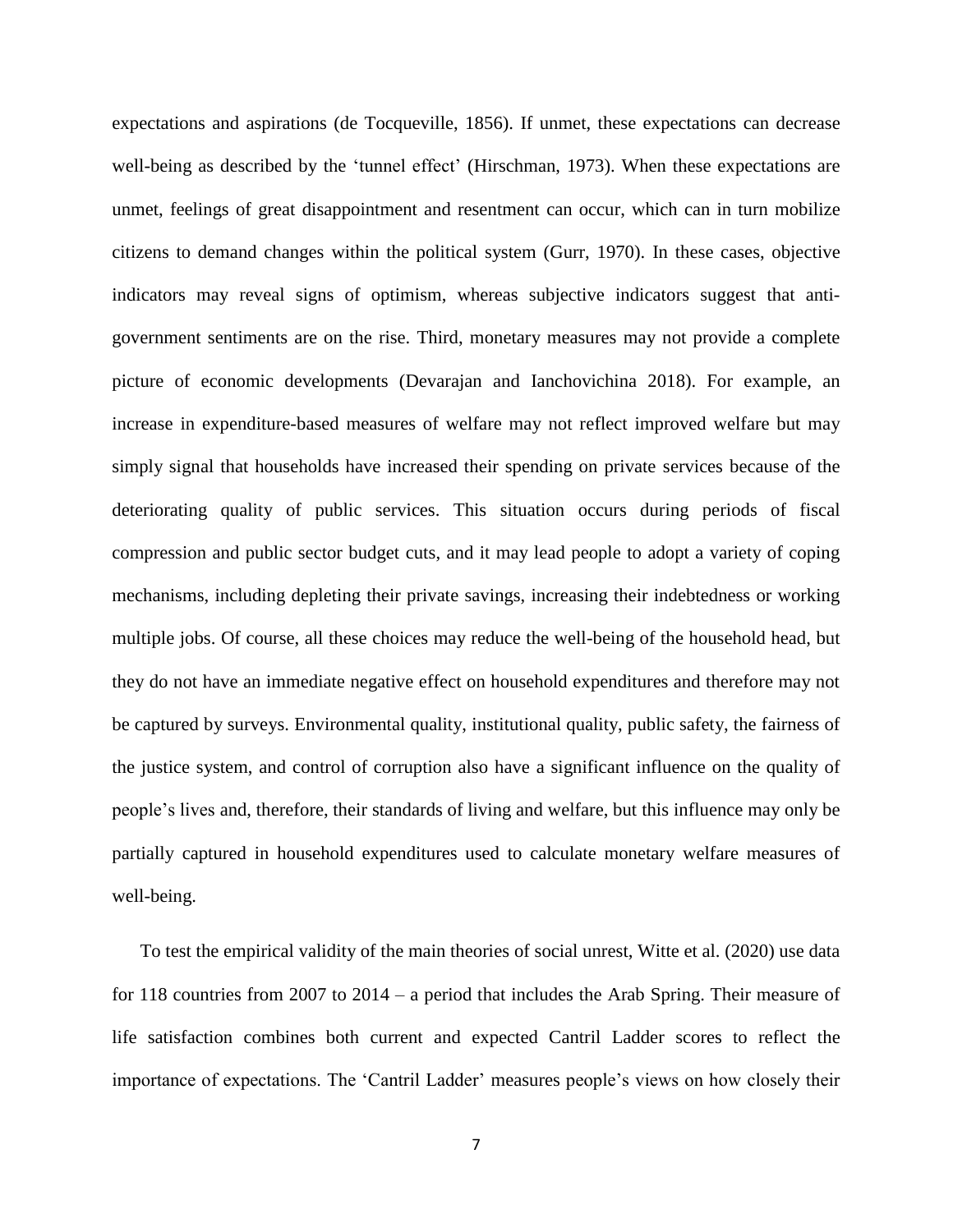life fits their standard for a good life. The higher the score on the ladder, the closer one's life is to their ideal life (identified with the maximum score of 10). Since the scores are non-continuous they construct a continuous variable of subjective wellbeing by calculating the percentage of people that are suffering, i.e. those people with current and future life satisfaction scores of 4 or less. Witte et al. (2020) find that the incidence of peaceful protests and strikes tends to rise during growth slowdowns and recessions as well as during times of decreased subjective wellbeing, manifested in an increased incidence of suffering, and largely reflecting deteriorating living conditions and a decrease in the perceived ability of people to lead a purposeful and meaningful life.

Witte, Burger and Ianchovichina (2020) find that the effect of suffering on peaceful uprisings depends neither on the country's stage of development, nor on the political opportunities for rebellion and the ease of resource mobilization. This implies that the effect of a decrease in subjective well-being on non-violent conflict is relatively universal, but it might also be the result of data limitations. For example, data on income inequality, unemployment and literacy rates are scarce for many of the low-income countries. Witte et al. (2020) chose not to include these variables in the analysis in order to have as many countries as possible in their sample. Many of these variables as well as those capturing horizontal (e.g. ethnic or religious) or spatial inequalities can be regarded as time-invariant as they change slowly over time. The countryfixed effects therefore capture these variables, but one cannot trace their individual influence on the probability of peaceful uprisings. Furthermore, some of these grievances also provide context. High unemployment rates lower the opportunity cost of participating in a protest and could hence strengthen the relationship between suffering and uprisings.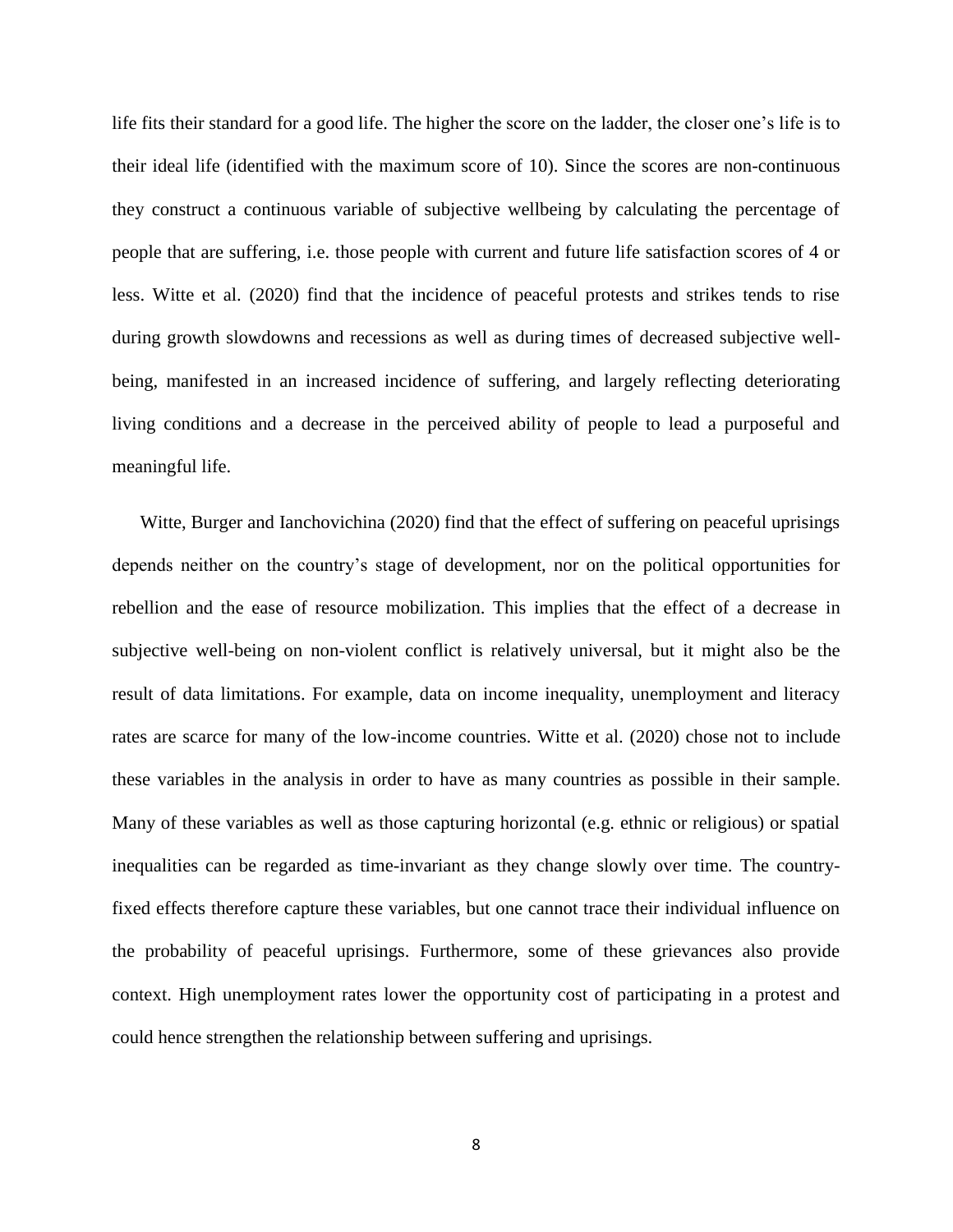### **3. The case of the Arab Spring**

In 2011, the Arab Spring caught the world by surprise as standard development indicators did not capture the growing discontent. For decades, most Arab states were more stable than other developing countries (Figure 2). Importantly, the Middle East and North Africa (MENA) had been making steady progress in reducing extreme poverty and achieving other Millennium Development Goals. The percentage of poor people in the region, already low, was declining on average (Figure 3) and the region reached its Millennium Development Goals related to poverty and access to infrastructure services (especially drinking water, sanitation, and internet connectivity). It also made important strides in reducing hunger, child and maternal mortality and increasing school enrollment (Iqbal and Kiendrebeogo, 2016). Remarkably, inequality of opportunity had declined in Egypt and some other MENA countries, according to Hassine (2011) and Assad, Krafft, Roemer, and Salehi-Isfahani (2015). Expenditure inequality, measured by the Gini index, was moderate by international standards and had declined in Tunisia, where the Arab Spring began, and in the other Arab Spring countries, where protests quickly followed (Figure 4).

Given its profound impact on the region, the onset of the Arab Spring triggered an intense debate about the reasons behind it. Income inequality was cited as one of the factors behind the Egyptian revolution by several authors, including Hlasny and Verme (2018), Nimeh (2013), Ncube and Anyanwu (2012), and Osborn (2011). Spatial inequality, which in the case of Syria was exacerbated by its worst-ever drought in the middle of the 2000s (Femia and Werrell 2012), was found to be important by Hassine (2015) and more recently by World Bank (2020). Yet, Devarajan and Ianchovichina (2018) found that grievances related to inequality did not lead to the Arab Spring. They solved the Arab 'inequality' puzzle – defined as the apparent disconnect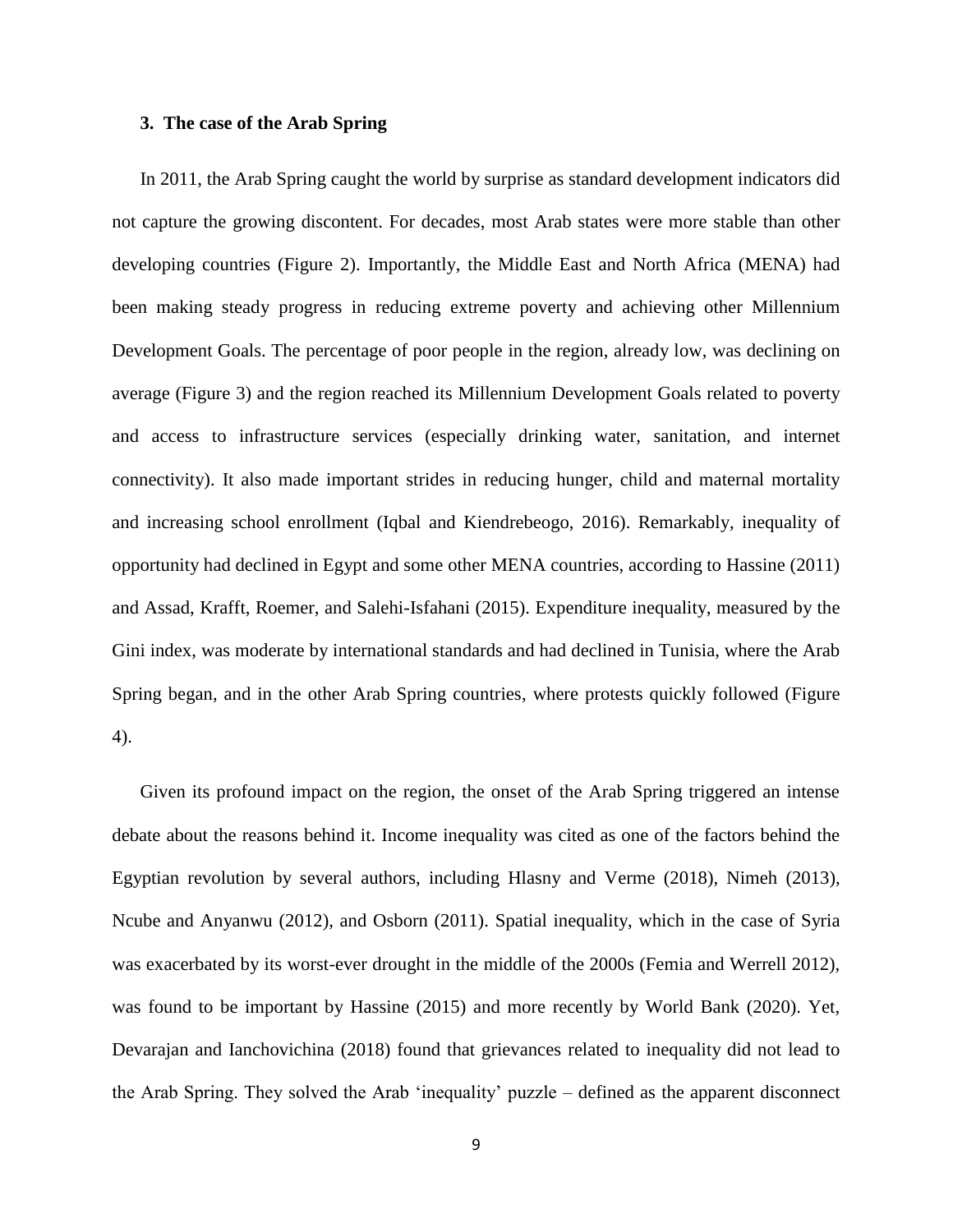between relatively low and sometimes declining inequality in the Arab world and the series of uprisings in 2010-11 – by providing evidence that the same grievances that hurt people's wellbeing and motivated them to protest were also symptoms of an outdated and broken social contract.



**Figure 2: Political Instability Index** 

Source: Ianchovichina, Devarajan and Burger (2018) based on International Country Risk Guide database.

Note: An increase in the index reflect an increase in political instability.

The research by Witte et al. (2020) indicates that the role of suffering is universal, but grievances are often country-specific, or in the case of the Arab Spring, region-specific, as shown by Devarajan and Ianchovichina (2018). Drawing on an eclectic mix of objective and subjective data, Devarajan and Ianchovichina (2018) explore the grievances that explain the Arab Spring events, and specifically the question whether the uprisings were caused by an outrage over inequality or a broken social contract.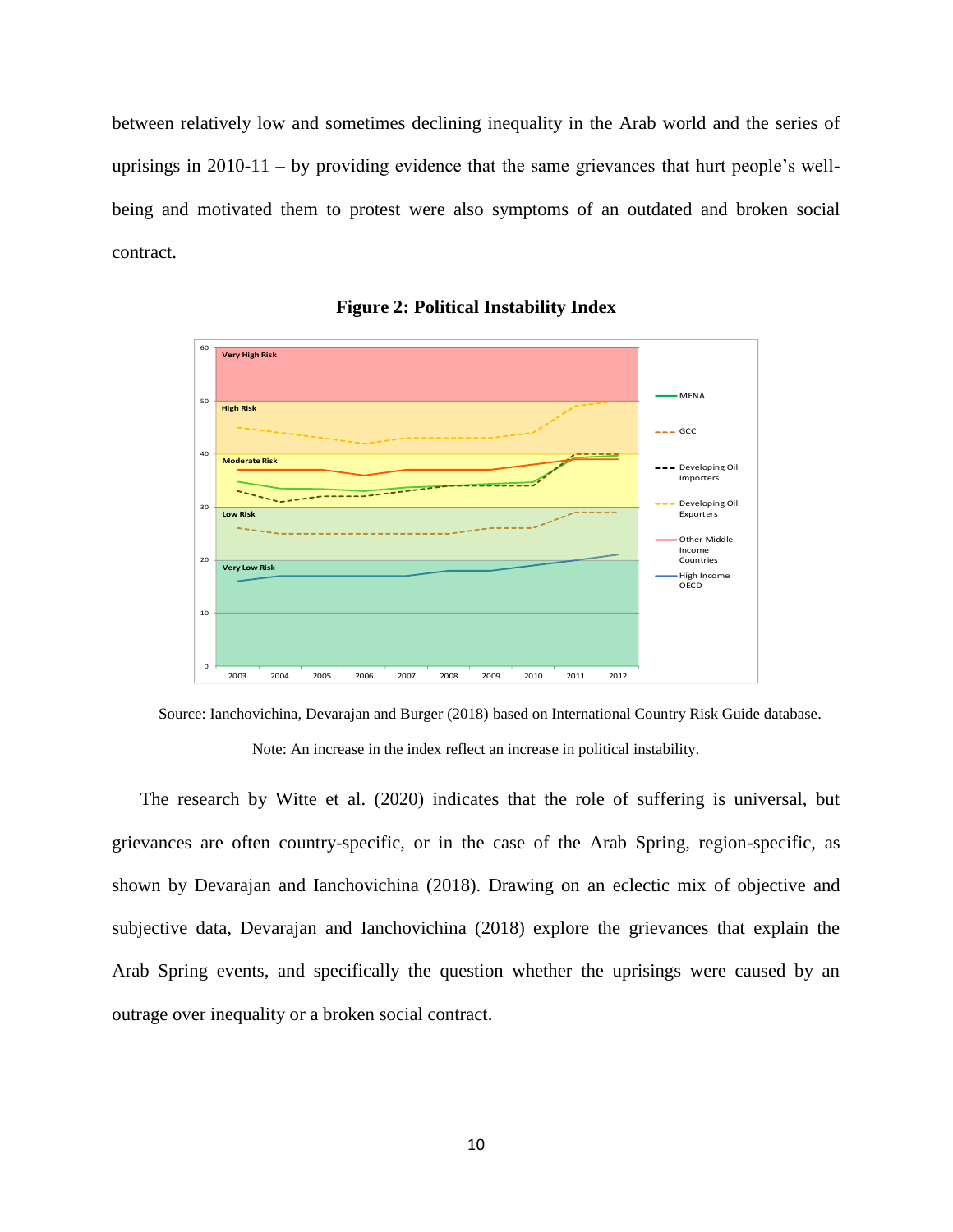

**Figure 3: Poverty rates in the Middle East and North Africa (%)** 

Source: Devarajan and Ianchovichina (2018) based on data from PovcalNet, World Bank.

Measuring economic inequality is a difficult task, particularly in developing countries and especially in the Arab world, where comprehensive administrative information on income and wealth are generally unavailable. Inequality measures are often based on household surveys that suffer from several well-known shortcomings. Apart from the difficulty of recalling income and wealth information correctly, survey respondents may under-report expenditures or deliberately leave out income and wealth that result from illegal or informal activities. In addition, these surveys typically include only a few individuals at the very top of the income distribution, although capturing accurately the "top one percent" is crucial to estimating inequality (Alvaredo, 2011).

In an effort to generate a more accurate assessment of economic inequality, Devarajan and Ianchovichina (2018) combine different analytical approaches and data sources and conclude that expenditure inequality in Arab countries was moderate and, in many cases, declined during the 2000s (Figure 4). Importantly, expenditure inequality declined during the 2000s in Tunisia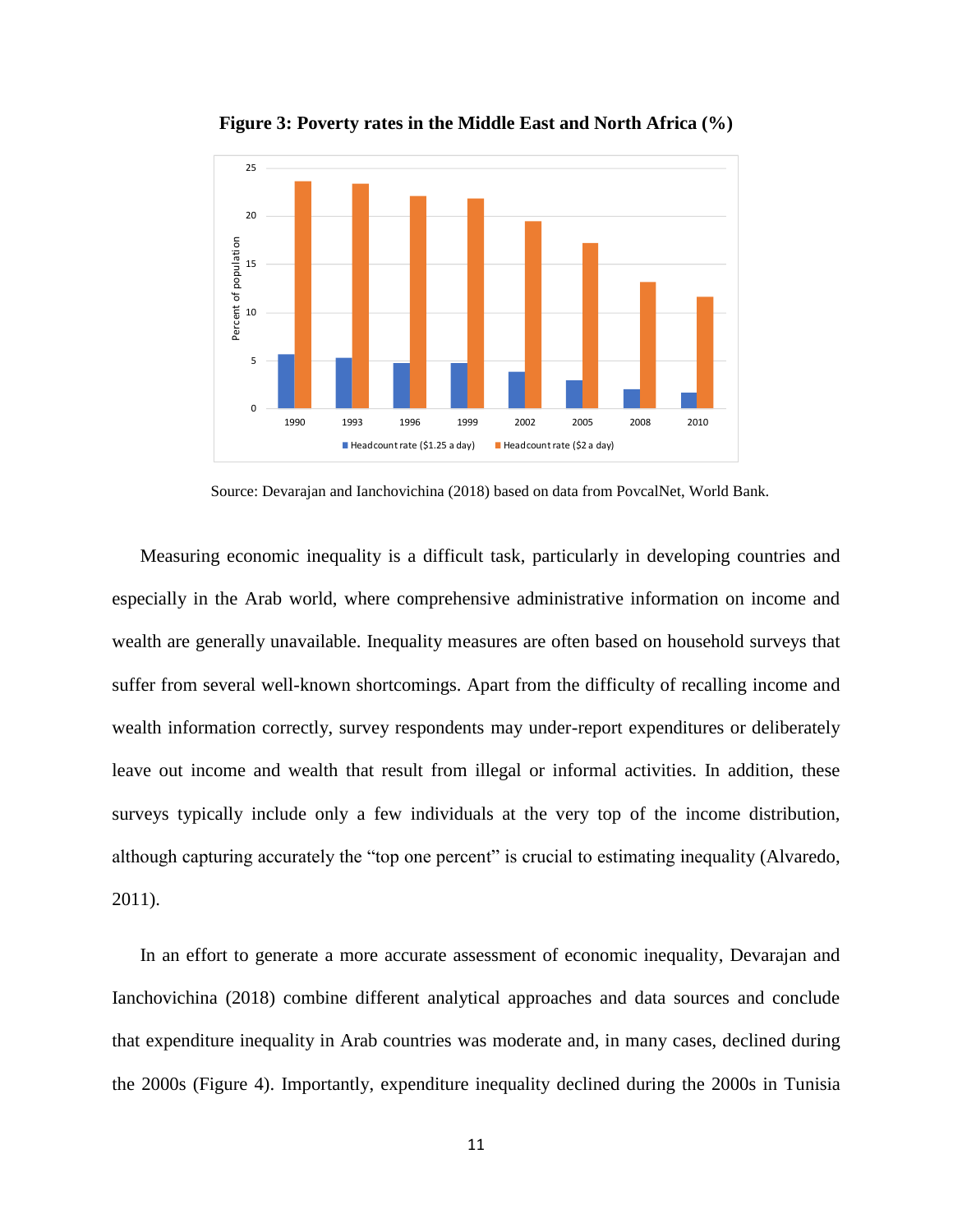and Egypt  $-$  the two countries where the Arab Spring revolutions started.<sup>1</sup> Inequality of opportunity also declined in many Arab countries in the years preceding the Arab Spring (Verme et al., 2014; Hassine, 2011). According to Assaad et al. (2015), the decline in inequality of opportunity was due to the declining standards of living of the middle class and their convergence to the standards of living of the poor. Findings in Dang and Ianchovichina (2015), who use synthetic panel analysis, are in line with this conclusion. They find that in the 2000s, the percentage of downwardly mobile Egyptians was much higher than the percentage of upwardly mobile ones. These welfare dynamics were even more pronounced in Yemen.

Furthermore, there was no relationship between changes in inequality and income growth in the period leading to the Arab Spring (Hassine, 2015). Both expenditure inequality and average per capita expenditures increased in Syria and the Palestinian Territories and decreased in Egypt. While there was an improvement in average welfare with a decline in inequality in Jordan and Tunisia, the opposite was observed in Yemen and Djibouti (Figure 4). Thus, the low income and high inequality pattern deepened in Djibouti and Yemen; growth was more broadly shared in Jordan and Tunisia, but in Syria and the West Bank and Gaza growth exacerbated inequality; expenditures contracted in real terms in Egypt but most of the burden fell on top earners and the middle class and expenditure inequality declined in the second half of the 2000s.

Devarajan and Ianchovichina (2018) then turn to the Cantril Ladder scores that capture people's views about their wellbeing on the eve of the Arab Spring. In line with Witte et al.  $(2020)$ , they place primary importance on people's evaluations of their own lives<sup>2</sup> and found that the incidence of suffering increased before the emergence of social discontent in the Arab world.

 $\overline{\phantom{a}}$ 

<sup>1</sup>Evidence from house prices in Egypt suggested that the level of expenditure inequality was higher than that obtained based on household surveys (van der Weide et al. 2016)

<sup>2</sup> Population-based samples in each country enable cross-country comparisons.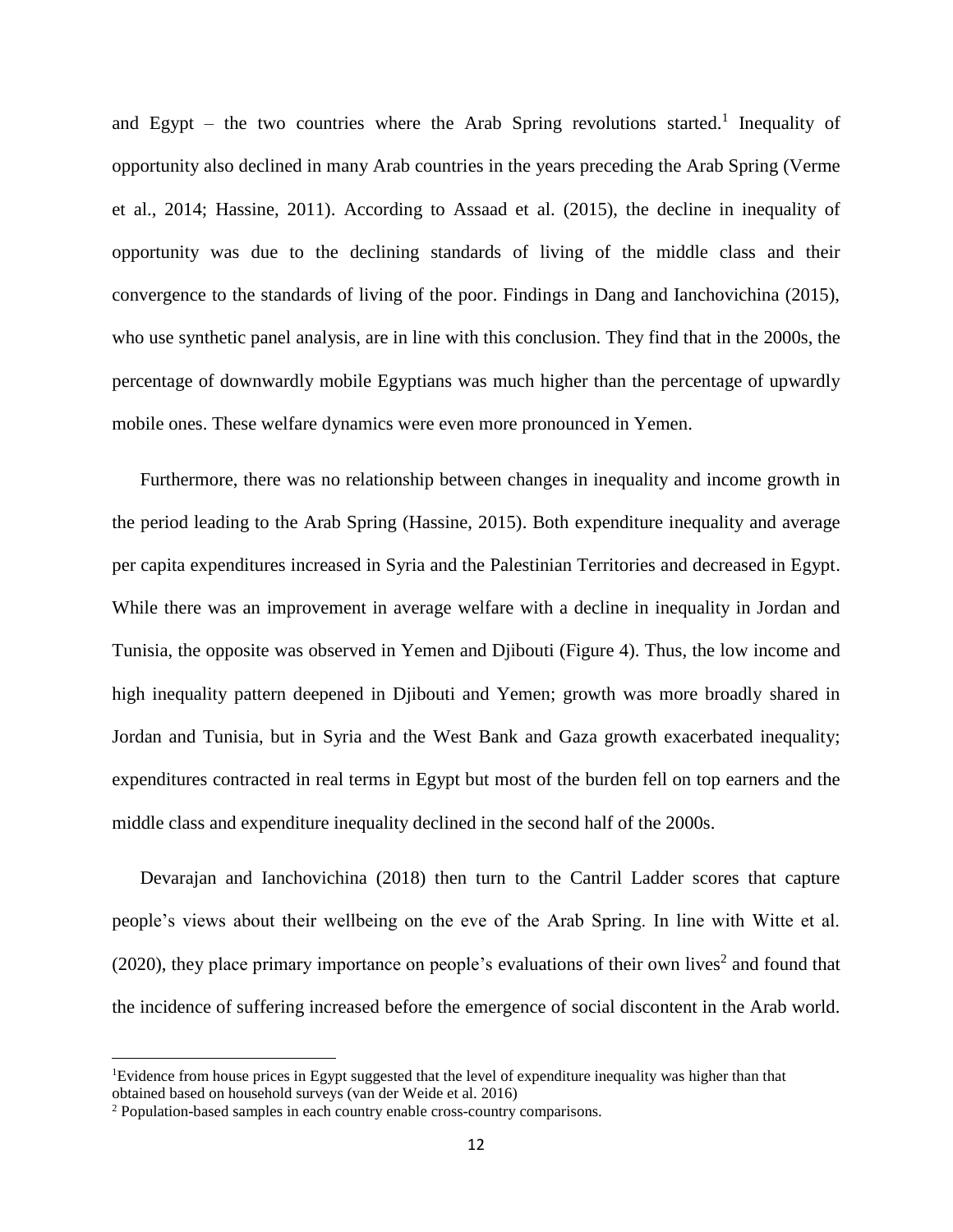Not only were the average levels of subjective wellbeing relatively low, but they declined steeply in the Arab Spring countries prior to 2011 (Figure 5). At the same time, economic growth was relatively strong during this period (Figure 6). Arampatzi et al. (2015) call this phenomenon of declining levels of happiness during a period of moderate-to-rapid economic growth the 'unhappy development paradox'.



**Figure 4: Expenditure inequality and growth in MENA**

Source: Hassine (2015). Total expenditure per capita include expenditure on food, nonfood, housing and durables.

These measures of subjective wellbeing indicate that on the eve of the Arab Spring, Arab people felt stuck. The middle class in particular was frustrated as indicated by steeper declines for the top 60 percent of the population than the bottom 40 percent (Ianchovichina, 2018). Arampatzi et al. (2018) narrowed down the grievances driving the decline in life satisfaction to three main areas: dissatisfaction with deteriorating standards of living (or quality of life), unemployment and shortage of formal-sector jobs, and '*wasta'* (or the inability to get ahead without connections).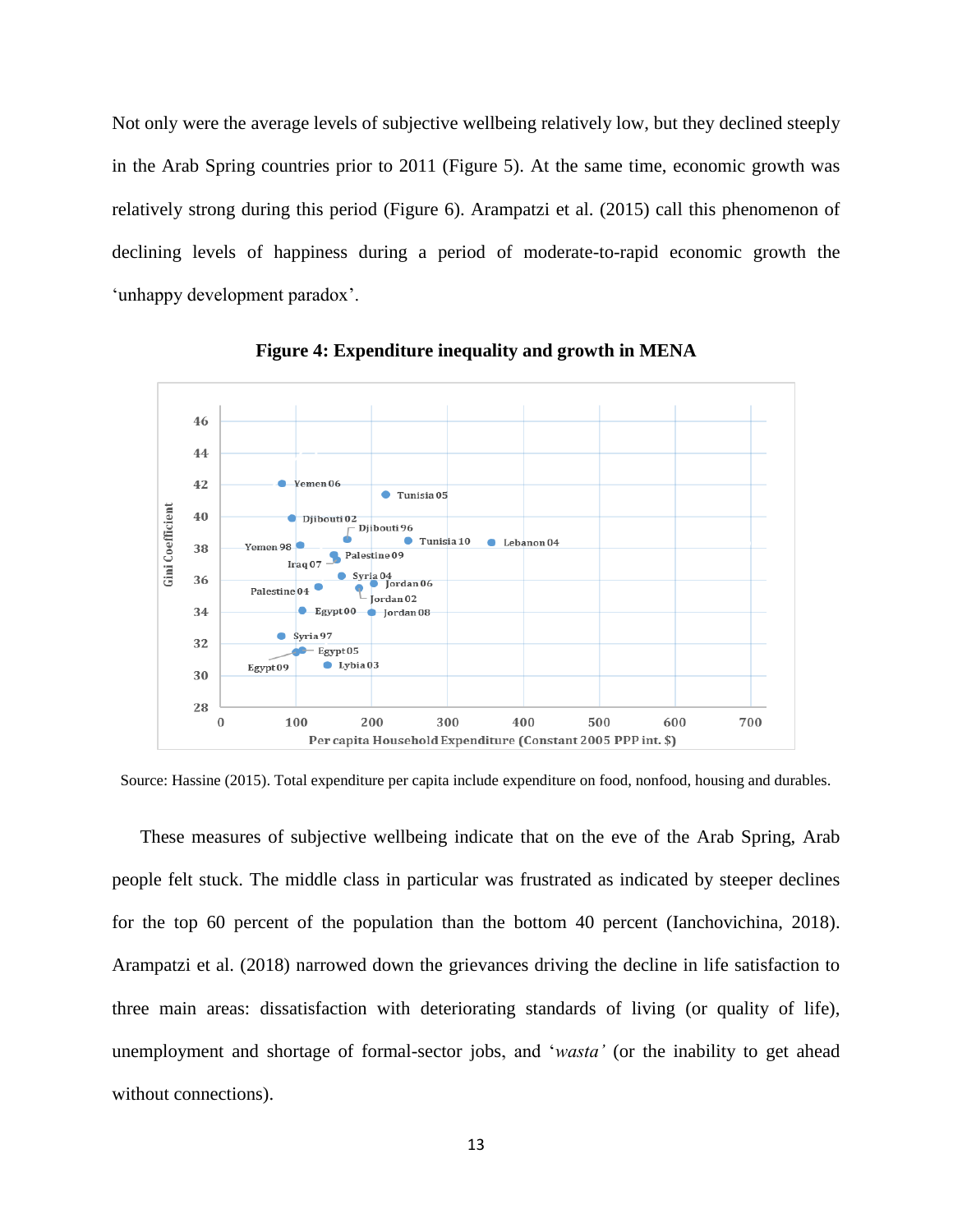

**Figure 5: Life satisfaction during the second half of the 2000s**

Source: Gallup World Poll data for Cantril Ladder scores. Note: Not enough data points for Iran and Libya.

Devarajan and Ianchovichina (2018) argue that these sources of public dissatisfaction, especially among the middle class, were signs of a broken social contract between Arab governments and citizens. This contract had remained in place in all MENA countries since independence. The state's role was to provide jobs in the public sector, free education and health, and subsidized food and fuel to all citizens. Perhaps in return for the state's largesse, citizens kept their voices low and tolerated some levels of repression and elite capture in the private sector. This social contract delivered results. The food subsidies, although expensive and poorly targeted, did keep the poor fed. The public-sector worker's salary also served as a safety net for a large number of family members. Access to education and health improved faster than anywhere else in the developing world (Iqbal and Kiendrebeogo, 2016). As a result, poverty rates fell (Figure 3), with extreme poverty—the percentage of people living on less than \$1.25 a day—reaching levels that were among the lowest in the world (Ianchovichina, 2018).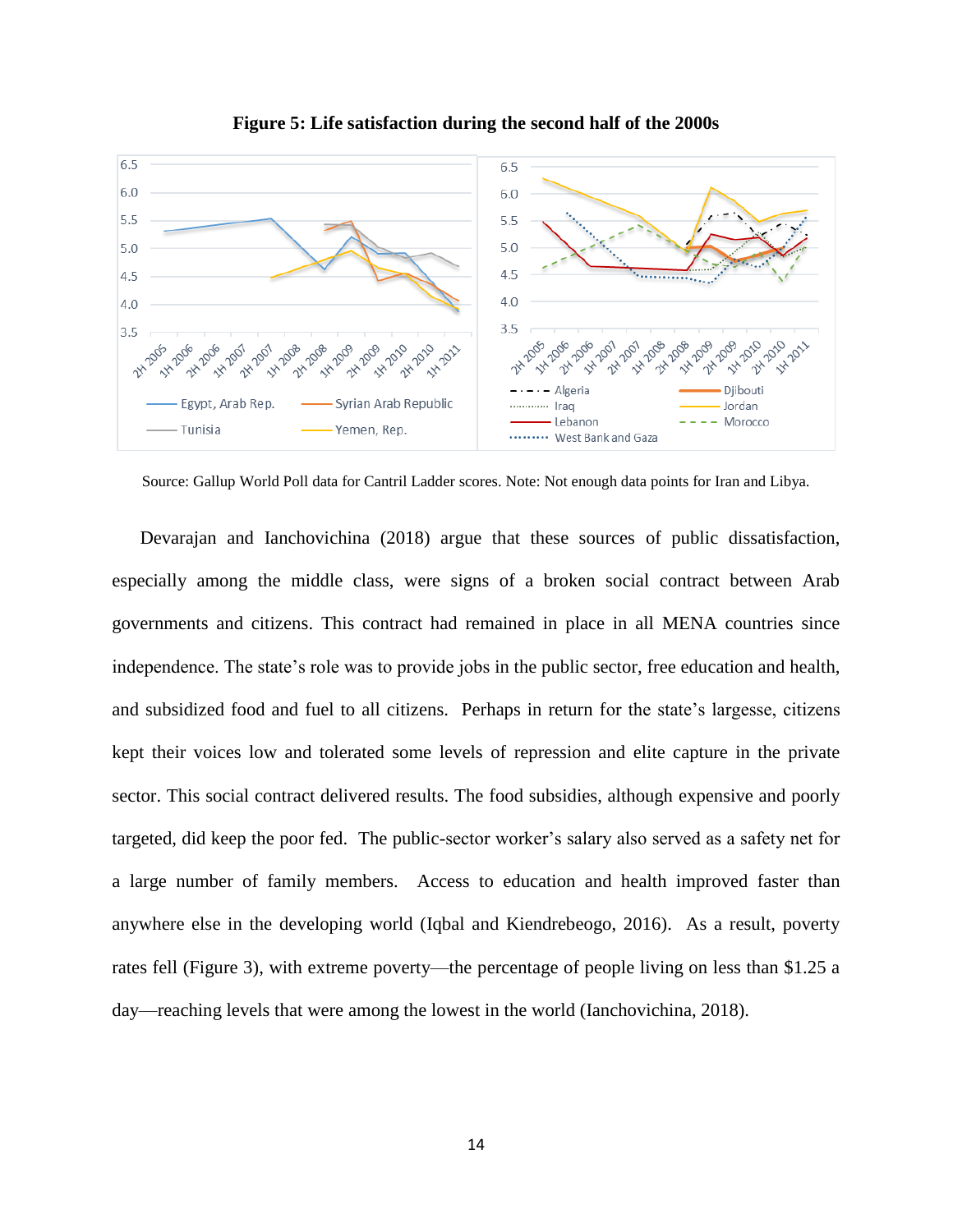

**Figure 6: Growth in per capita GDP in MENA countries**

Data source: World Bank and OECD.

Starting in the 2000s, however, it became clear that this contract was not sustainable. The public sector could no longer be the employer of first resort. Fiscal imbalances grew, reflecting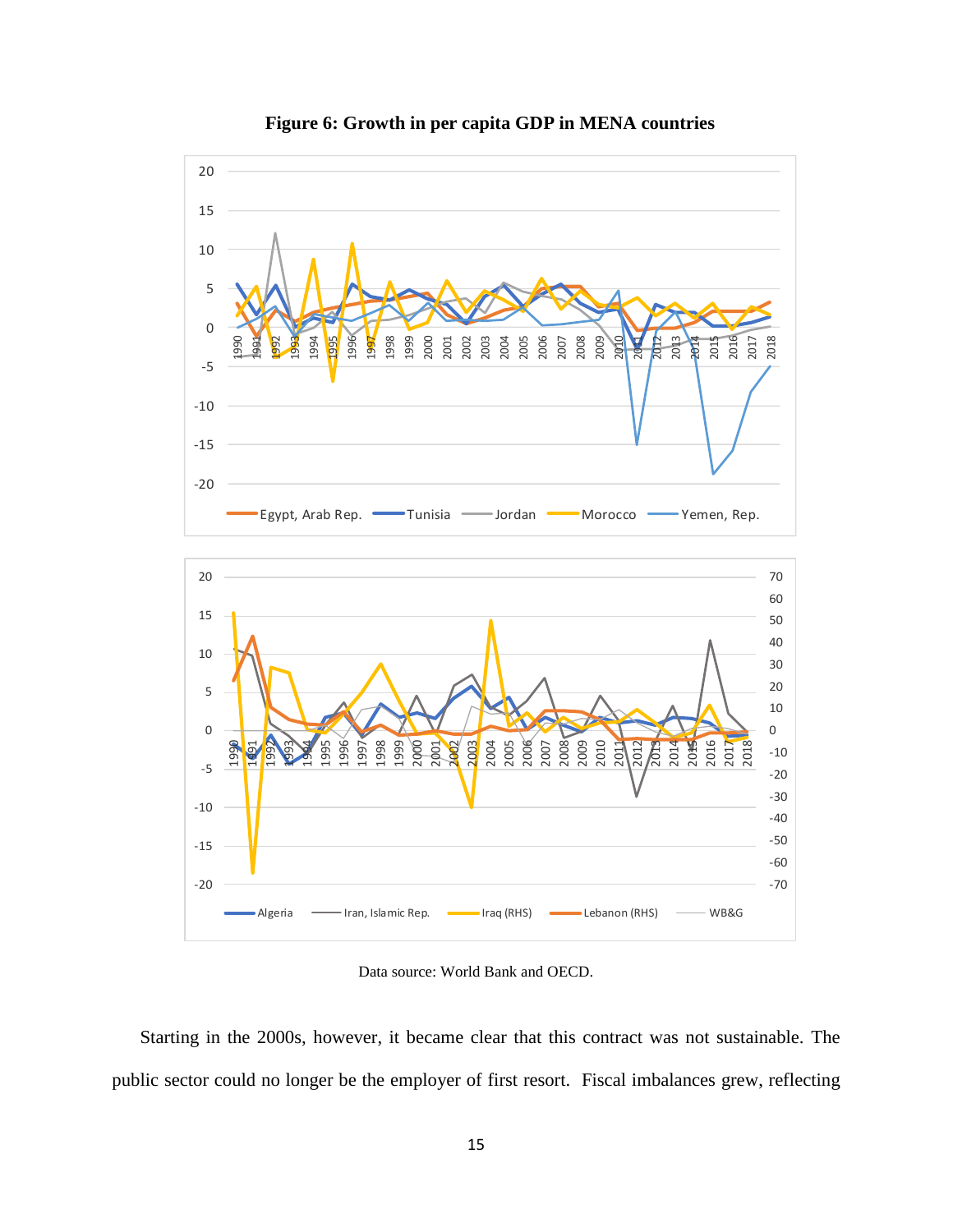disappointing growth in the 1980s and growing recurrent expenditures on public wages and subsidies. Substantial increases in commodity prices in the 2000s and fast-growing domestic demand increased the fiscal cost of subsidies and provided impetus for subsidy reforms (Devarajan et al, 2014). Governments also slowed down, and in some cases, stopped hiring workers (Ianchovichina, 2018). But the private sector did not generate enough jobs to absorb the large number of young people entering the labor force. The result was that MENA had the highest unemployment rate in the developing world. Moreover, while education and health were free, and energy and water subsidized, the quality of these services was so poor that many people resorted to the private sector for public services. The quality of available jobs in the private sector was also not as good as that of jobs in the public sector. People felt that they needed connections to those in power to obtain good quality jobs and many expressed concerns that they cannot move ahead no matter how hard they worked (Arampatzi et al., 2015). Devarajan and Ianchovichina (2018) concluded that anger over economic inequality could not have triggered the Arab Spring; instead, anger erupted because governments had not kept their part of the social contract. This conclusion was consistent with the profile of developing MENA countries as highredistribution economies.

#### **4. The Return of the Arab Spring**

Can these empirical studies on social unrest and the original Arab Spring help us understand the return of the Arab Spring? There is no evidence that rising economic inequality motivated people to participate in mass protests across the region. In nearly all Arab countries, expenditure inequality remains moderate; in Tunisia, Egypt and Iran, it has declined since 2011 (Figure 7). However, rates of suffering and struggling remain high and in many cases have increased above the levels seen prior to the Arab Spring, in Tunisia and Jordan since 2015 and in Egypt and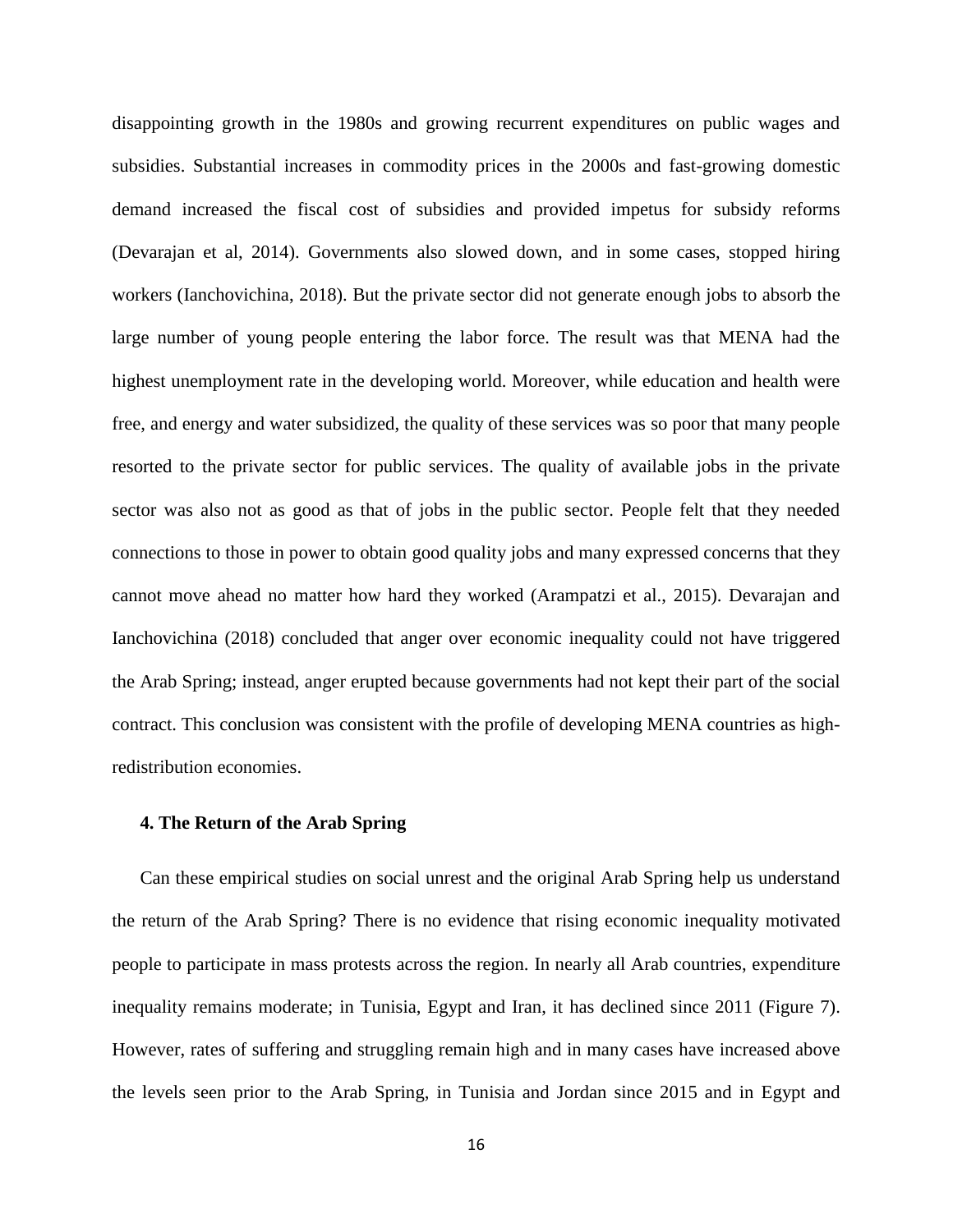Yemen since 2013 (Figure 8). Rates of suffering and struggling increased also in Algeria since 2014 and in Iran since 2017. Rates have been on a clear downward path only in Morocco where the percentage of suffering and struggling people dropped from 92 percent of all surveyed in 2010 to 76 percent in 2018. This could be due to relatively more rapid growth (around 4 percent a year), less volatility in growth, and the fact that Morocco has been insulated from violent terrorist attacks. At the same time, Morocco suffers from many of the distortions that prevented private-sector job creation in other Arab countries, so that, in the absence of major reforms, this favorable trend may not last (Chauffour, 2017).

In this analysis, we consider not only the percentage of suffering individuals, but also those who self-identify as struggling individuals for the following reasons. Witte et al. (2020) show that both the percentage of struggling people and the percentage of suffering individuals are positively and significantly associated with peaceful uprisings, with suffering having greater importance in higher income countries. Another reason to look at both of these rates is that their joint increase unequivocally signals a decline in the percentage of thriving individuals and therefore a deterioration in socio-economic conditions in a country.

In recent years, the growing dissatisfaction has its roots in disappointing economic growth and failure to implement reforms that would successfully move towards a new social contract. The wars in Syria, Yemen, Libya and Iraq, difficult transitions accompanied by macroeconomic crises and rising political uncertainty, and less favorable external conditions, including a drop in oil prices in 2014, all contributed to a regional growth slowdown (Figure 6) and fiscal tightening (International Monetary Fund, 2019).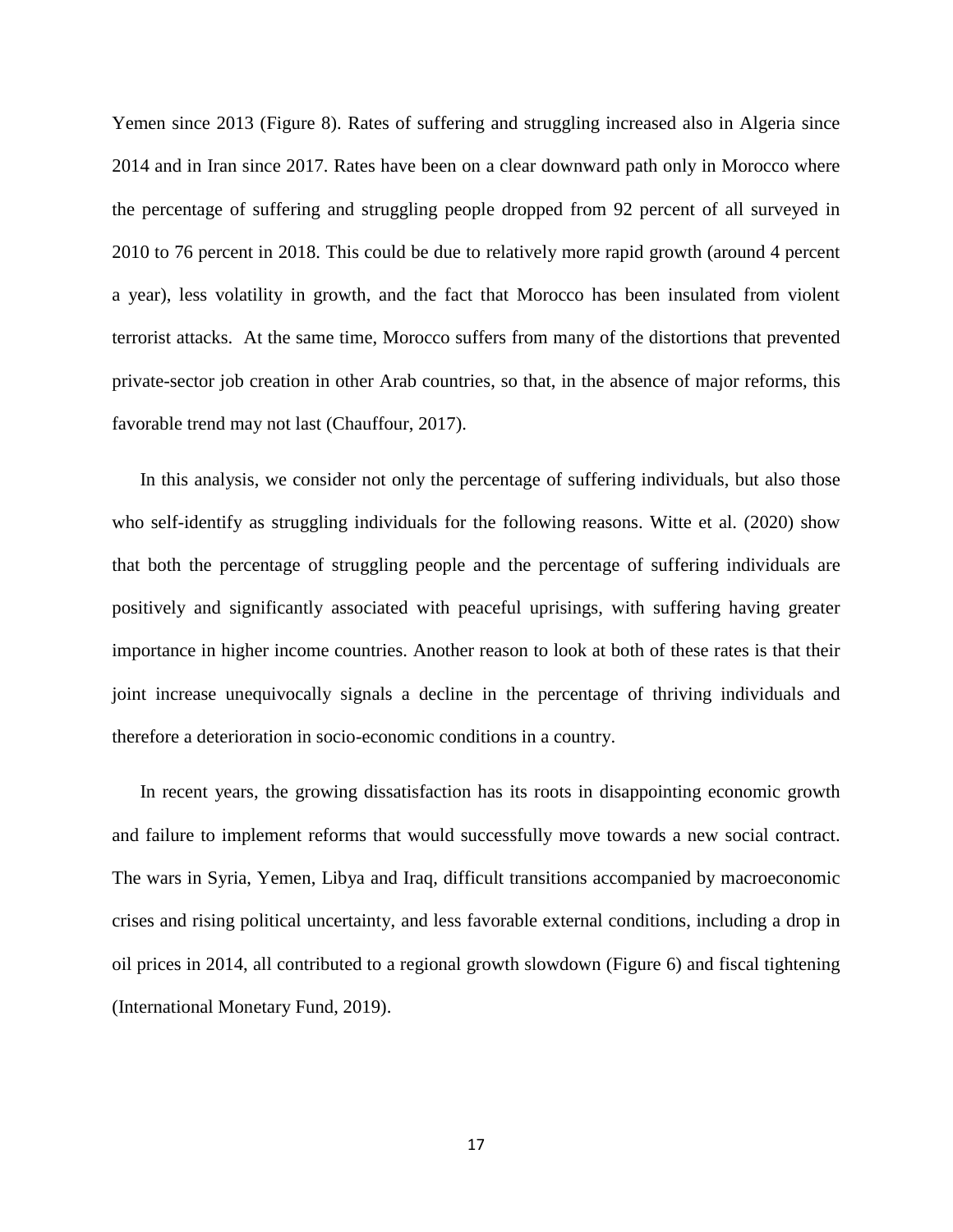

**Figure 7: Income inequality in the Middle East and North Africa**

Source: World Bank [https://datacatalog.worldbank.org/public-licenses#cc-by.](https://datacatalog.worldbank.org/public-licenses#cc-by) Note: The vertical black line denotes the world average Gini index for the period between 1995 and 2015.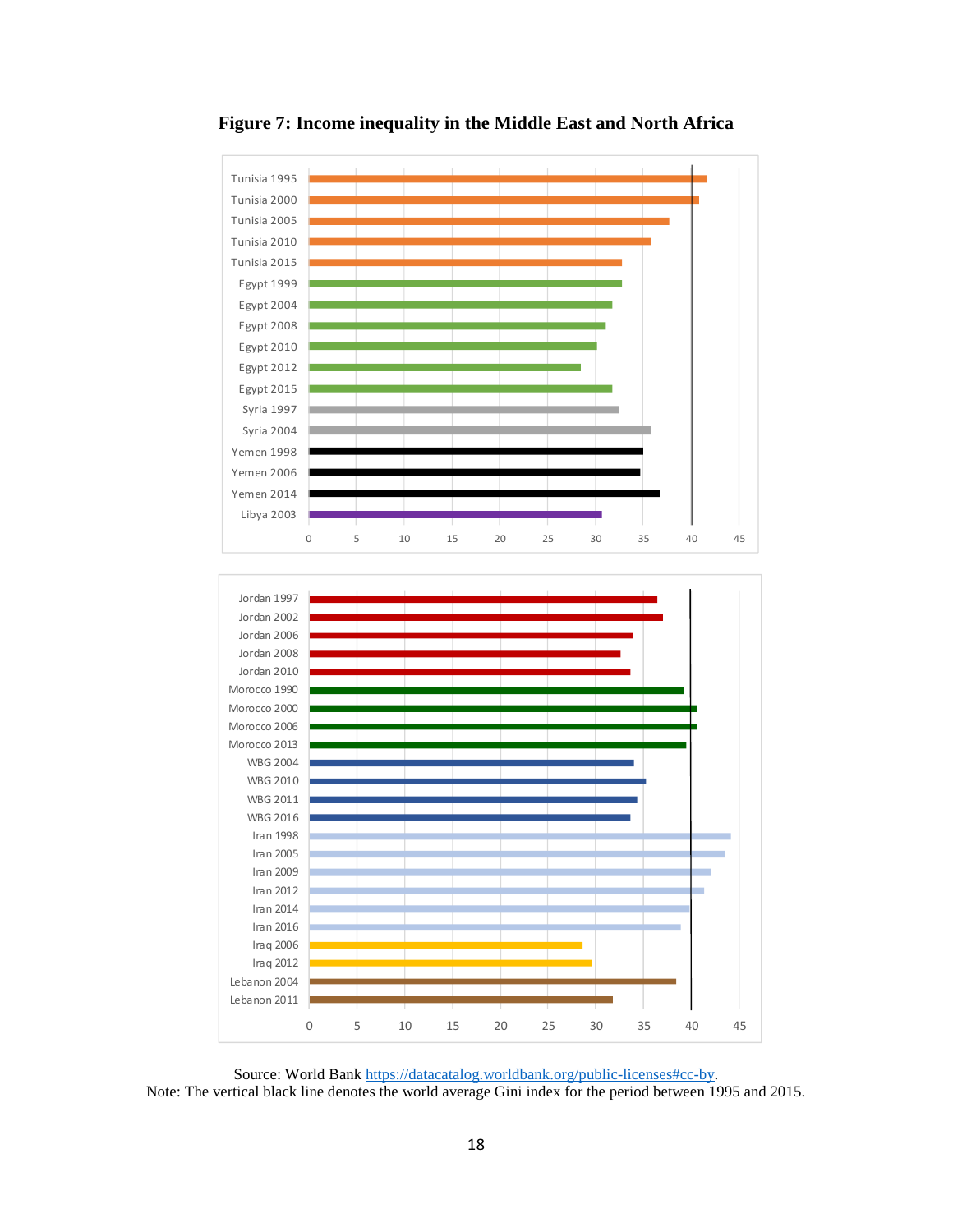

**Figure 8: Rates of suffering and struggling in Middle East and North Africa**

Source: Gallup World Poll data. Note: Suffering individuals have current and future Cantril Ladder scores that are equal or less than 4. Struggling individuals have current Cantril Ladder scores of 5 or 6 and future ones that are equal or greater than 5 and less than or equal to 7.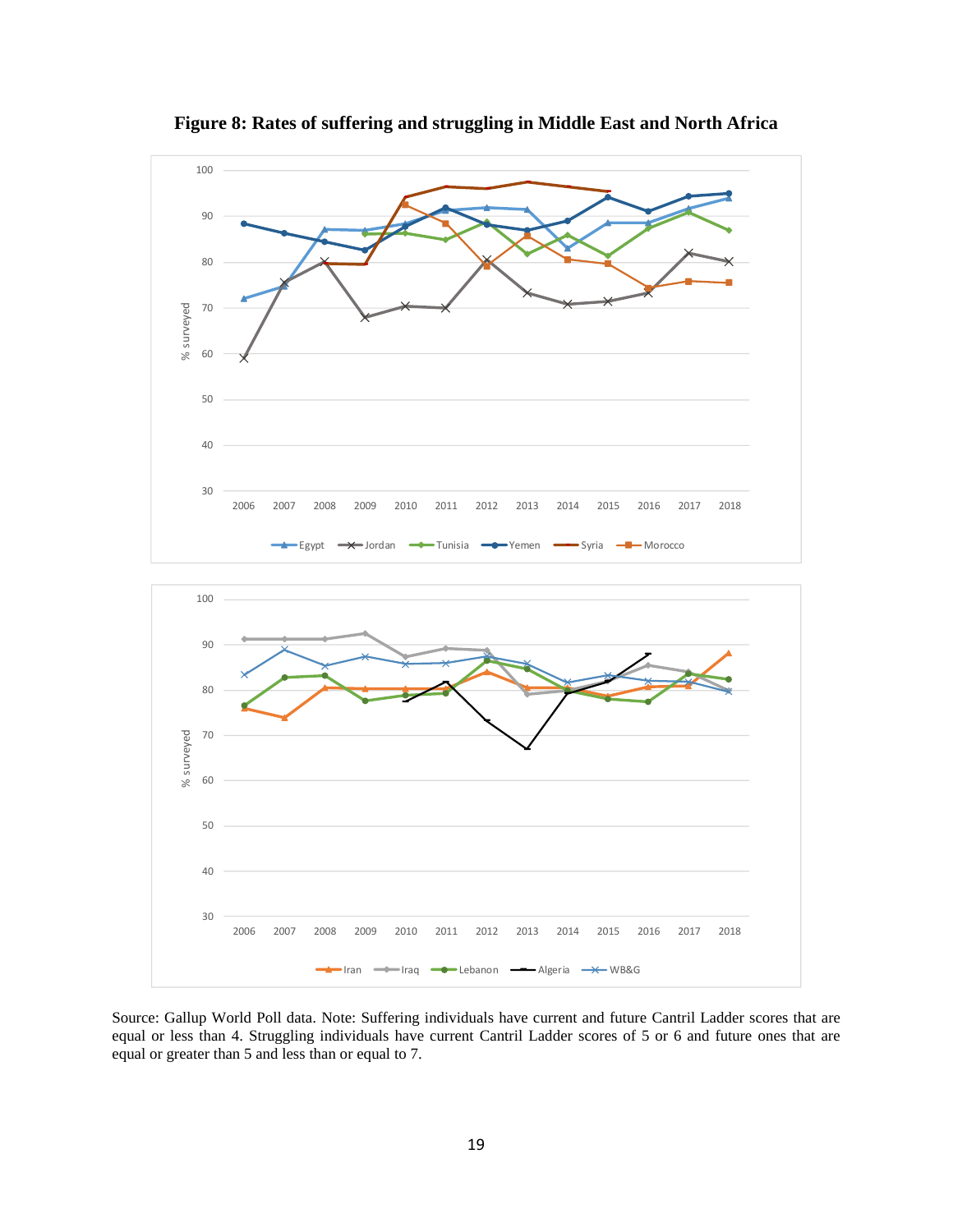Importantly, the underlying problems that led to the Arab Spring remain. The quality of services has not improved and in many countries has deteriorated further (as exemplified by the "You Stink" garbage crisis in Lebanon in the summer of 2015). Education in MENA remains "stuck" (El Kogaly and Craaft, 2019). Cronyism and elite capture continue to be features of Arab economies, even in countries where the autocrats are no longer in power (Rijkers et al., 2017, Diwan et al., 2019). Egypt cut energy subsidies and introduced a value-added tax, which have helped restore macroeconomic stability and register an uptick in growth (International Monetary Fund, 2019). The unemployment rate has declined but there is some evidence that the increase in jobs has been in the low-wage, informal sector. Said et al. (2019) find that real wages have declined on average, the number of working poor has increased, and the workers who fared better were males and public-sector employees. In short, one of the main impediments to privatesector job creation, the large and relatively well-paid public sector (Behar and Mok, 2013), has not been reformed. Indeed, the rationalization of pubic-sector wages is one of the most contentious issues in Tunisia, leading to widespread strikes in 2019 (International Monetary Fund, 2019). Finally, many governments have increased repression, closing off civil-society space and suppressing journalists. Table 1 shows that the number of imprisoned journalists has been increasing in many countries in the Middle East and North Africa.

The picture of human rights violations is mixed (Figure 9). Almost all MENA countries saw a deterioration of their human-rights score in the decade prior to the Arab Spring. Again, this may help explain why there was so much dissatisfaction in these countries despite favorable growth and equity. After the Arab Spring, the conflict countries such as Syria, Iraq, Yemen and Libya, have seen a sharp drop in their human-rights score, but so has Egypt since 2013. At the same time, other countries such as Jordan, Morocco, and Algeria have seen an improvement in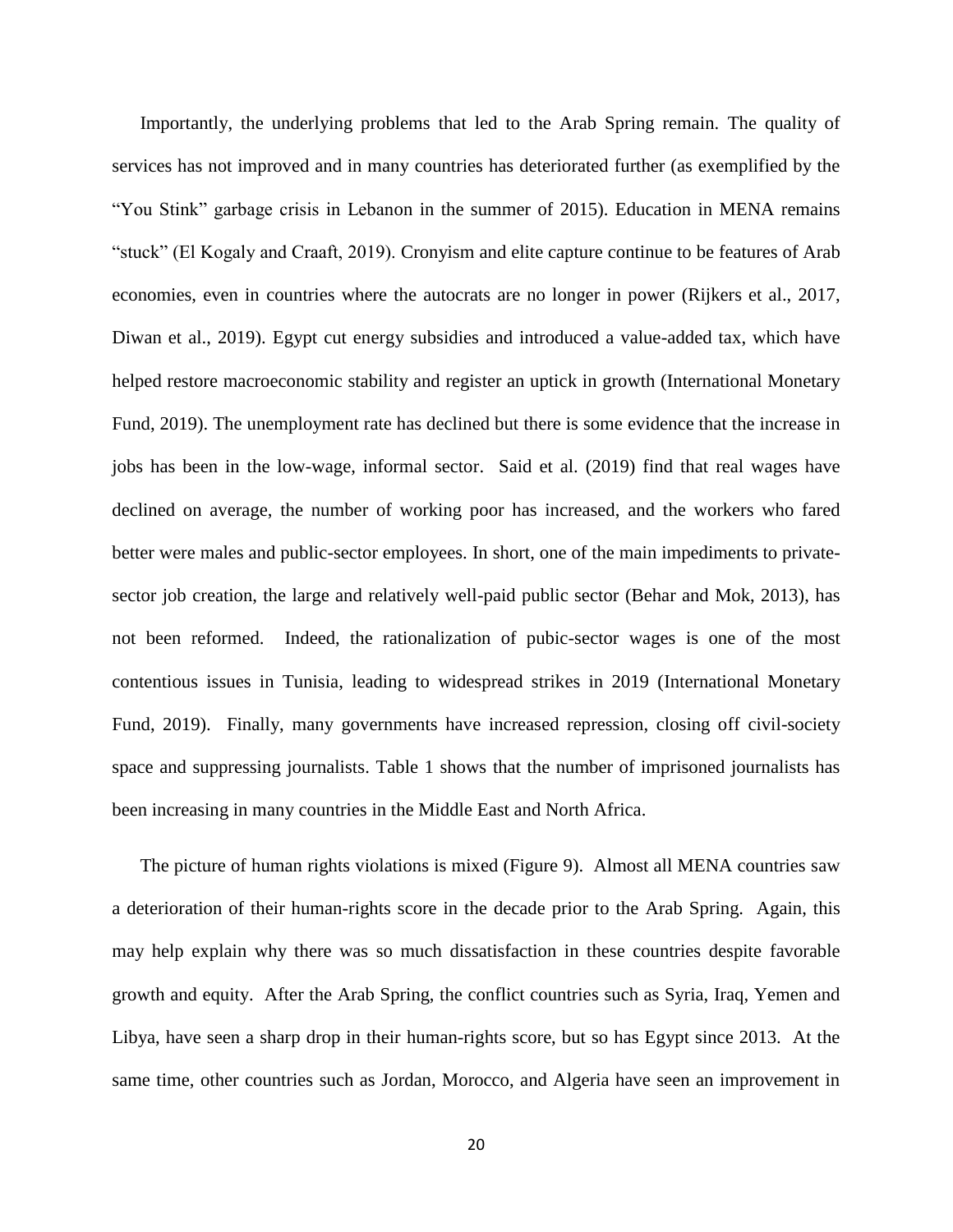their scores, which may also explain why levels of suffering and struggling are also declining in Morocco.

|                             | 2006-2009      | 2010-2013      | 2014-2017        |
|-----------------------------|----------------|----------------|------------------|
| Egypt, Arab Rep.            | $\overline{4}$ | 14             | 40               |
| Tunisia                     | 4              | $\mathbf{1}$   | 1                |
| Libya                       | 0              | 1              | 1                |
| Yemen, Rep.                 | 2              | $\overline{2}$ | 0                |
| Jordan                      | 0              | $\overline{2}$ | 0                |
| Algeria                     | 0              | $\mathbf{1}$   | 3                |
| Iran                        | 40             | 81             | 43               |
| Iraq                        | 3              | 2              | $\mathbf{1}$     |
| Syrian Arab Rep.            | 2              | 23             | 11               |
| Morocco                     | 1              | 3              | 6                |
| Lebanon                     | 0              | $\theta$       | $\Omega$         |
| Saudi Arabia                | 1              | 8              | 14               |
| <b>United Arab Emirates</b> | 0              | 0              | $\boldsymbol{0}$ |
| Qatar                       | 0              | 0              | 0                |
| Kuwait                      | 0              | 2              | 1                |
| Oman                        | 0              | 0              | 0                |
| <b>Bahrain</b>              | 0              | 5              | 9                |
| Turkey                      | 12             | 64             | 119              |
| China                       | 58             | 56             | 62               |
| <b>USA</b>                  | 0              | 0              | 0                |
| Russia                      | 4              | 3              | 6                |
| India                       | 1              | 3              | 7                |

**Table 1: Number of imprisoned journalists by country**

Source: Committee to Protect Jouranlists.

[https://cpj.org/data/reports.php?status=Imprisoned&start\\_year=2019&end\\_year=2019&group\\_by=location](https://cpj.org/data/reports.php?status=Imprisoned&start_year=2019&end_year=2019&group_by=location)

Note: The CPJ counts the number of journalists still in prison within a given period of time; this number does not include those imprisoned and released during the period in question and those that have been freed or died in prison.

It is clear, therefore, that the behavior of governments since the Arab Spring has not been in the direction of a new social contract. Some actions, such as the failure to reform the education sector or public-sector employment and the increased repression, indicate attempts at restoring the old social contract. Just as the old social contract was unsustainable in 2011, it is unsustainable today. The public sees this, as reflected in the rising rates of suffering and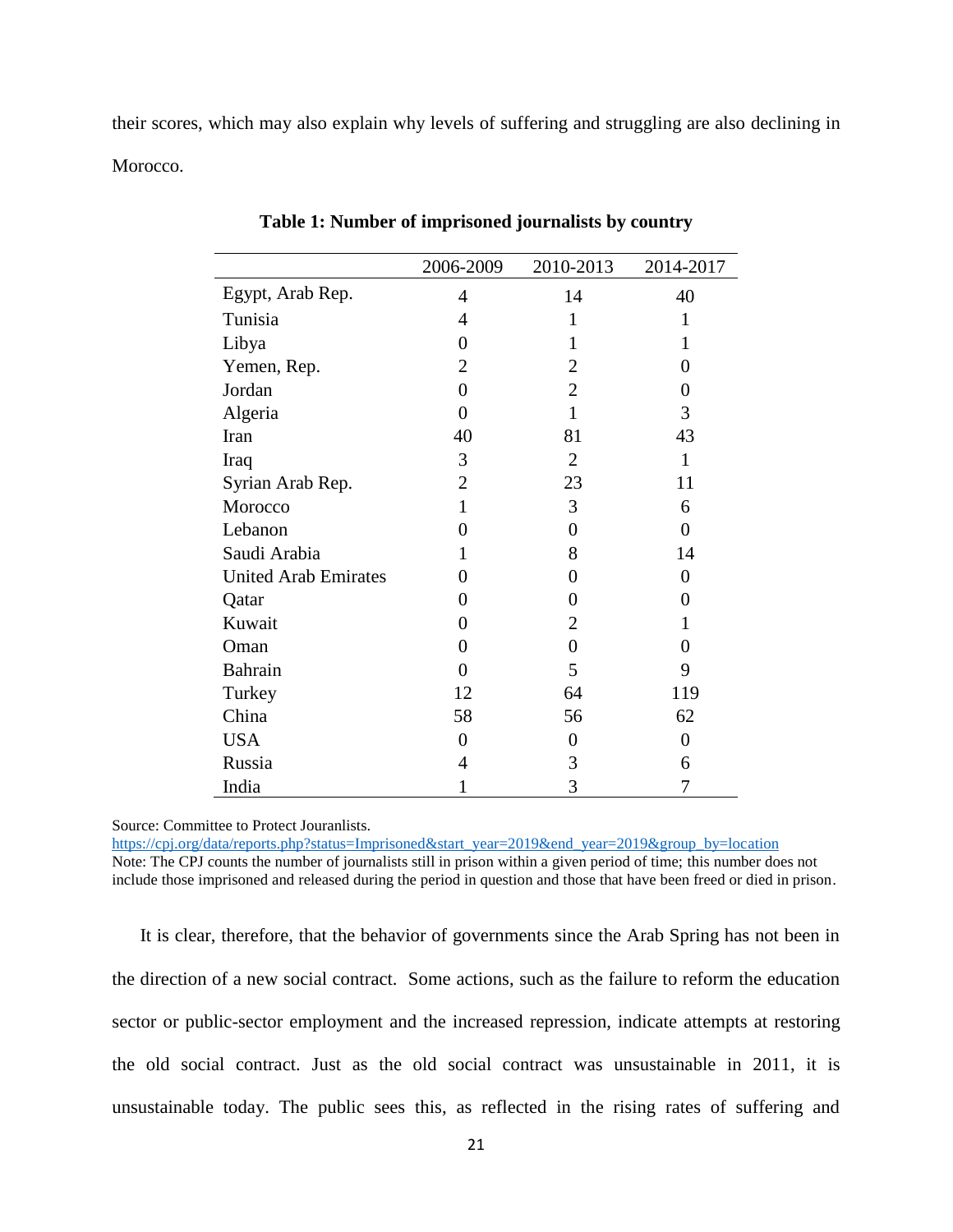struggling, not to mention the widespread protests breaking throughout the region. Absent fundamental reforms in the direction of a new social contract, the Arab Spring is likely to recur.

![](_page_21_Figure_1.jpeg)

**Figure 9: Human Rights Index**

Source: Schnakenberg and Fariss (2014). [https://ourworldindata.org/human-rights#tracking-human-rights-abuses](https://ourworldindata.org/human-rights#tracking-human-rights-abuses-over-time)[over-time.](https://ourworldindata.org/human-rights#tracking-human-rights-abuses-over-time)

## **5. Conclusion**

What should be done to move towards a new social contract and reduce the public anger as well as the human and economic costs of protests? The problems with the old social contract point to the necessary characteristics of a new one. In brief, governments in the region will need to: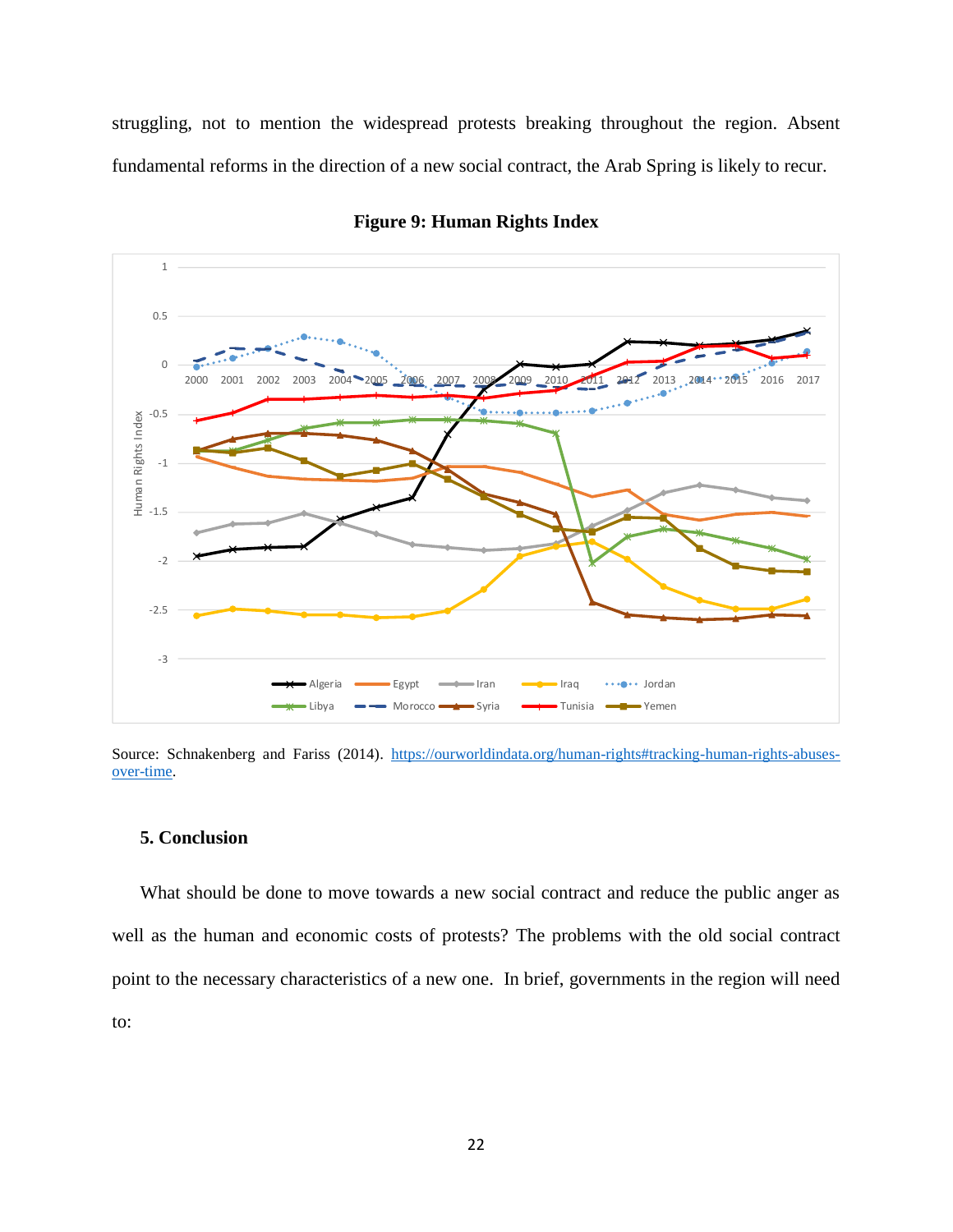- Promote, rather than hinder, private-sector job creation by breaking up cronyisminduced monopolies that undermine competitiveness and implement reforms that improve economic and financial inclusion;
- Design public services so that the providers are accountable to the beneficiaries. Concretely, this means making teachers and doctors accountable to students and patients, possibly through community associations and voucher-systems where the money follows the students and patients, respectively;
- Replace fuel and energy subsidies with targeted cash transfers to the poor, with everyone paying market prices for these private goods.
- Rationalize public sector employment so that it does not crowd out private sector jobs;
- Permit citizens, especially women, young people, and minority groups, to exercise their voice and agency as active members of society rather than as passive recipients of government largesse.

To be sure, this change cannot happen overnight, nor should it be applied in all countries today. The civil-war countries, for example, will need to resolve the conflict first. But even these countries, when the fighting stops, will have to be careful in designing the post-conflict reconstruction lest they recreate the old social contract that led to the civil war in the first place. As for the other countries, which constitute the majority, they should chart a course in the direction of a new social contract and begin the first steps as soon as possible. Their citizens are demanding it and will continue to demand it, as they have been doing since 2011. As a guiding principle, the contours of the new social contract could go a long way towards helping the people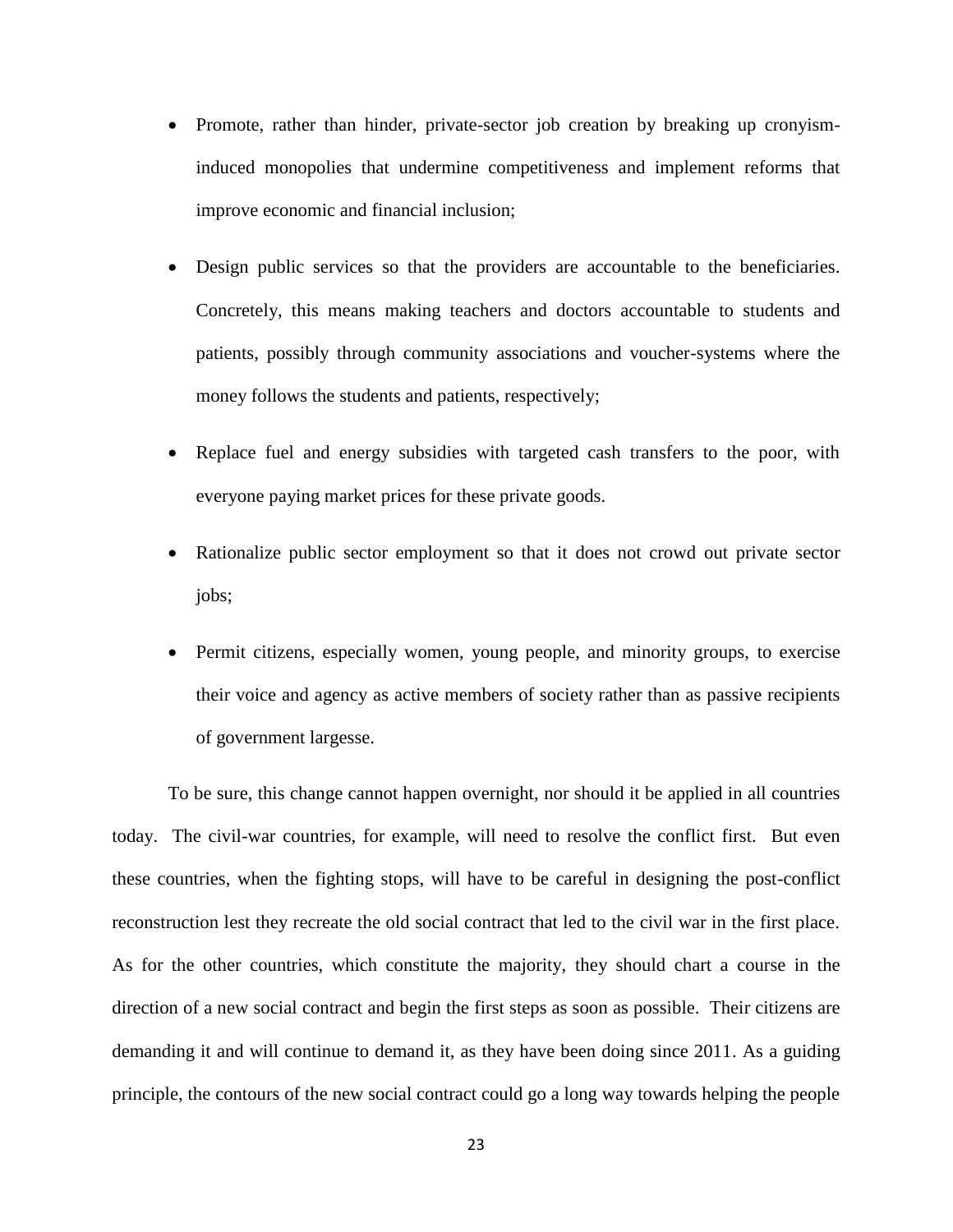of MENA realize the vision that many of them bravely fought for during the Arab Spring of 2011.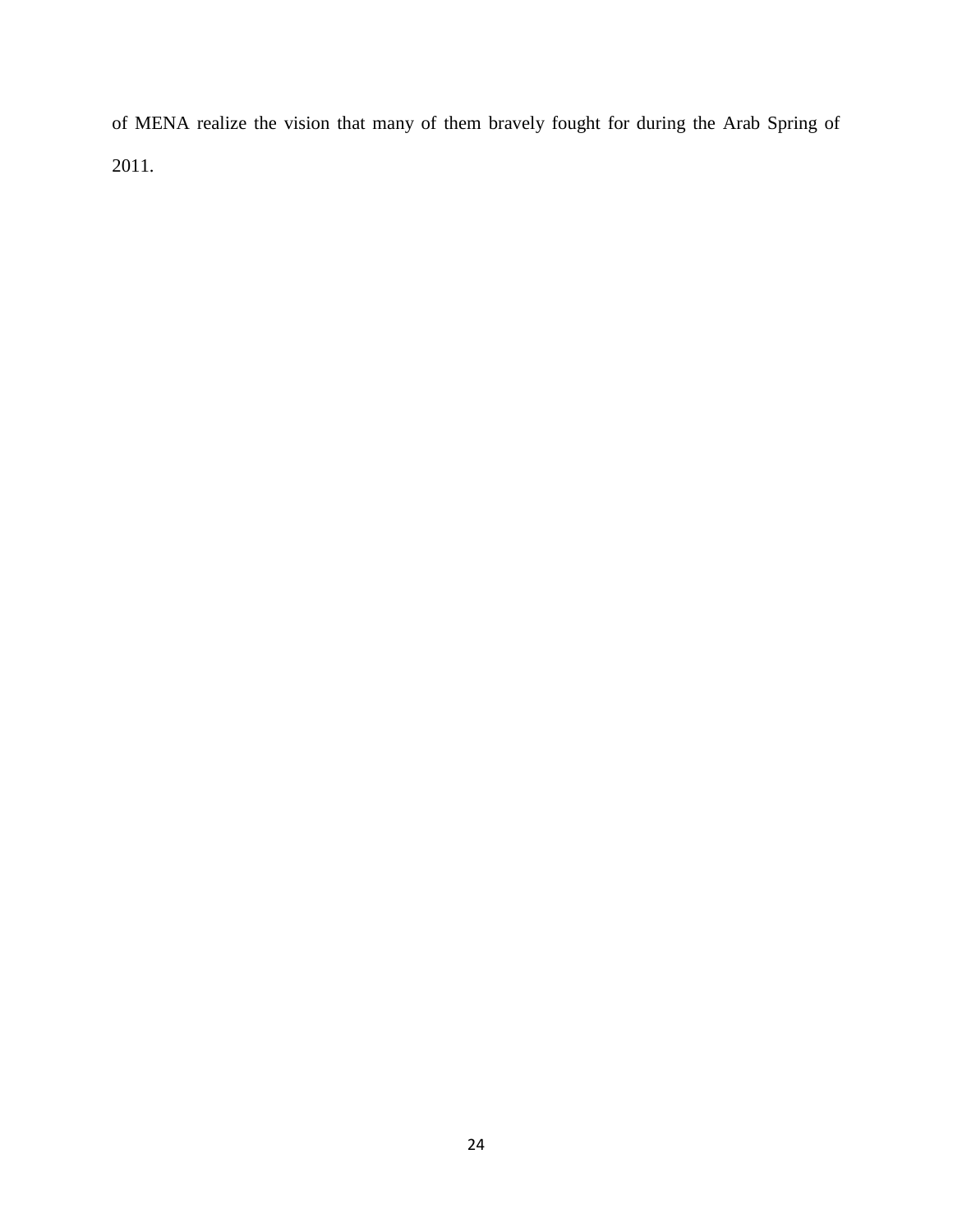#### **References**

Alvaredo, F. (2011) "A note on the relationship between top income shares and the Gini Coefficient," *Economics Letters* 110(3): 274-277.

Arampatzi, E., Burger, M., Ianchovichina, E., Rohricht, T. and Veenhoven, R. (2018) "Unhappy development: Dissatisfaction with Life on the Eve of the Arab Spring," *Review of Income and Wealth* 64(s1): 80-113.

Behar, A. and J. Mok (2013) "Does Public-Sector Employment Fully Crowd Out Private-Sector Employment?" International Monetary Fund Working Paper WP/13/146, Washington, D.C.

Assaad, R., Krafft, C., Roemer, J., and Salehi-Isfahani, D. (2015) "Inequality of Opportunity in Income and Consumption: The Middle East and North Africa in Comparative Perspective," Economic Research Forum Working Paper No. 1003, Cairo, Egypt.

Berg, A., Ostry, I., Tsangarides, C., and Yakhshilikov, Y. (2018) "Redistribution, Inequality, and Growth: New Evidence" *Journal of Economic Growth* 23(3): 259-305.

Burger, M., Ianchovichina, E., and Rijkers, B. (2015) "Risky Business: Political Instability and Sectoral Greenfield Foreign Direct Investment in the Arab World," *World Bank Economic Review* 30(2): 306-331.

Chauffour, Jean-Pierre (2017) *Morocco 2040: Emerging by Investing in Intangible Capital,* Directions in Development, World Bank.

Chenoweth, E., & Ulfelder, J. (2017) "Can Structural Conditions Explain the Onset of Nonviolent Uprisings?" *Journal of Conflict Resolution 61*(2): 298-324.

25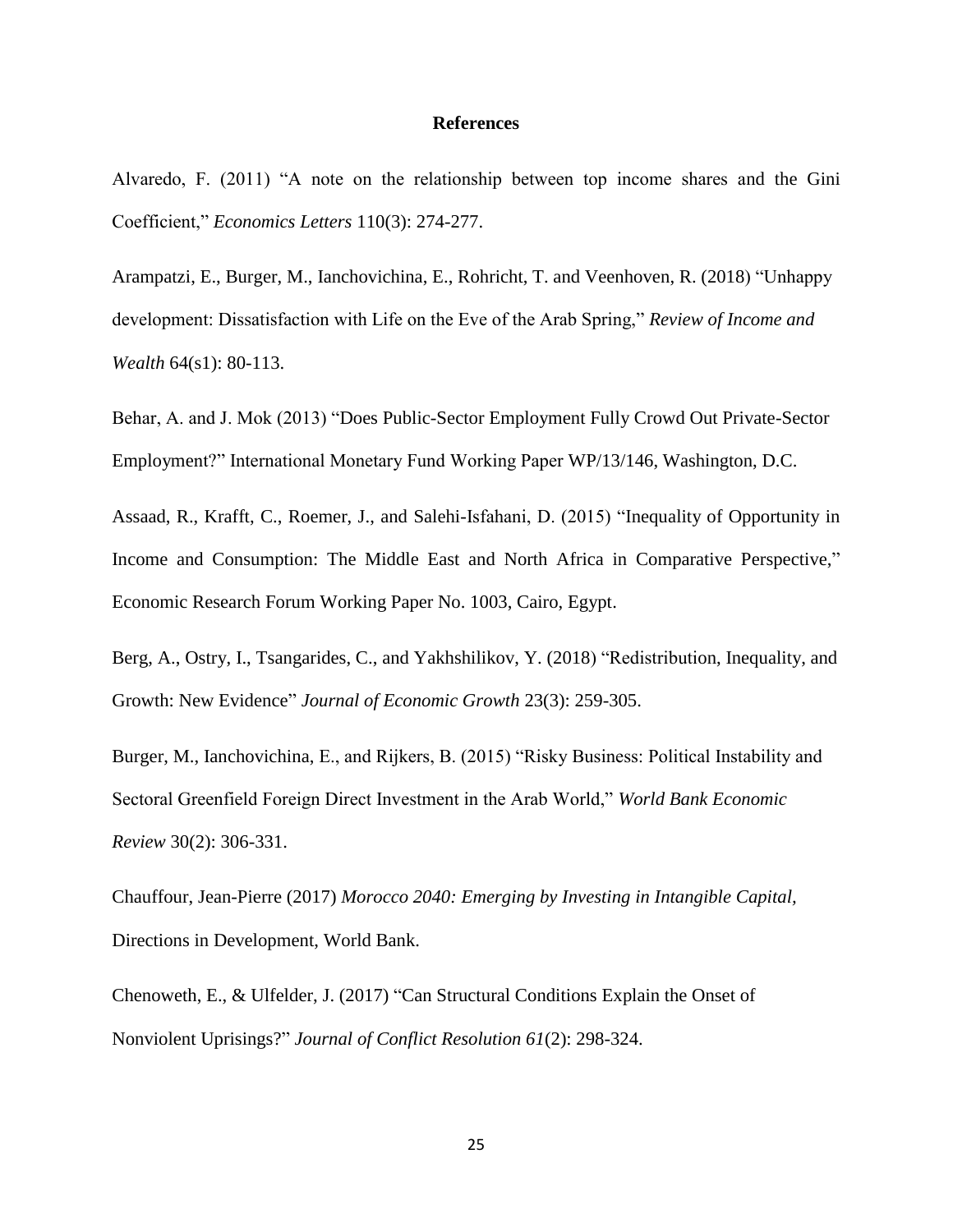Collier, P., & Hoeffler, A. (2004) "Greed and Grievance in Civil War," *Oxford Economic Papers 56*(4): 563-595.

Dang, H. and Ianchovichina, E. (2018) "Welfare Dynamics with Synthetic Panels: The Case of the Arab World in Transition," *Review of Income and Wealth* 64(s1): 114-144.

Deaton, A., Fortson, J., & Tortora, R. (2009) "Life (evaluation), HIV/AIDS, and Death in Africa," *National Bureau of Economic Research*, No. w14637.

Devarajan, S., Mottaghi, L., Iqbal, F.., Mundaca, G., Laursen, T., Vagliasindi, M, Commander, S., Chaal-Dabi, I. (2014) "Corrosive Subsidies," *MENA Economic Monitor*, The World Bank, October.

Devarajan, S. and Ianchovichina, E. (2018) "A Broken Social Contract, Not High Inequality, Led to the Arab Spring," *Review of Income and Wealth* 64(s1): 5-25.

Diwan, I., Malik, A., and Atiyas, I. (2019) *Crony Capitalism in the Middle East*, Oxford: Oxford University Press.

El Kogali, S. E. and Kraaft, C. (2019) *Expectations and Aspirations: A New Framework for Education in the Middle East and North Africa,* World Bank.

Esteban, J., & Ray, D. (2008). On the salience of ethnic conflict. *The American Economic Review, 98*(5), 2185-2202.

Frey, B. and Stutzer, A. (2000) "Happiness, Economy and Institutions," *The Economic Journal 110*(466): 918-938.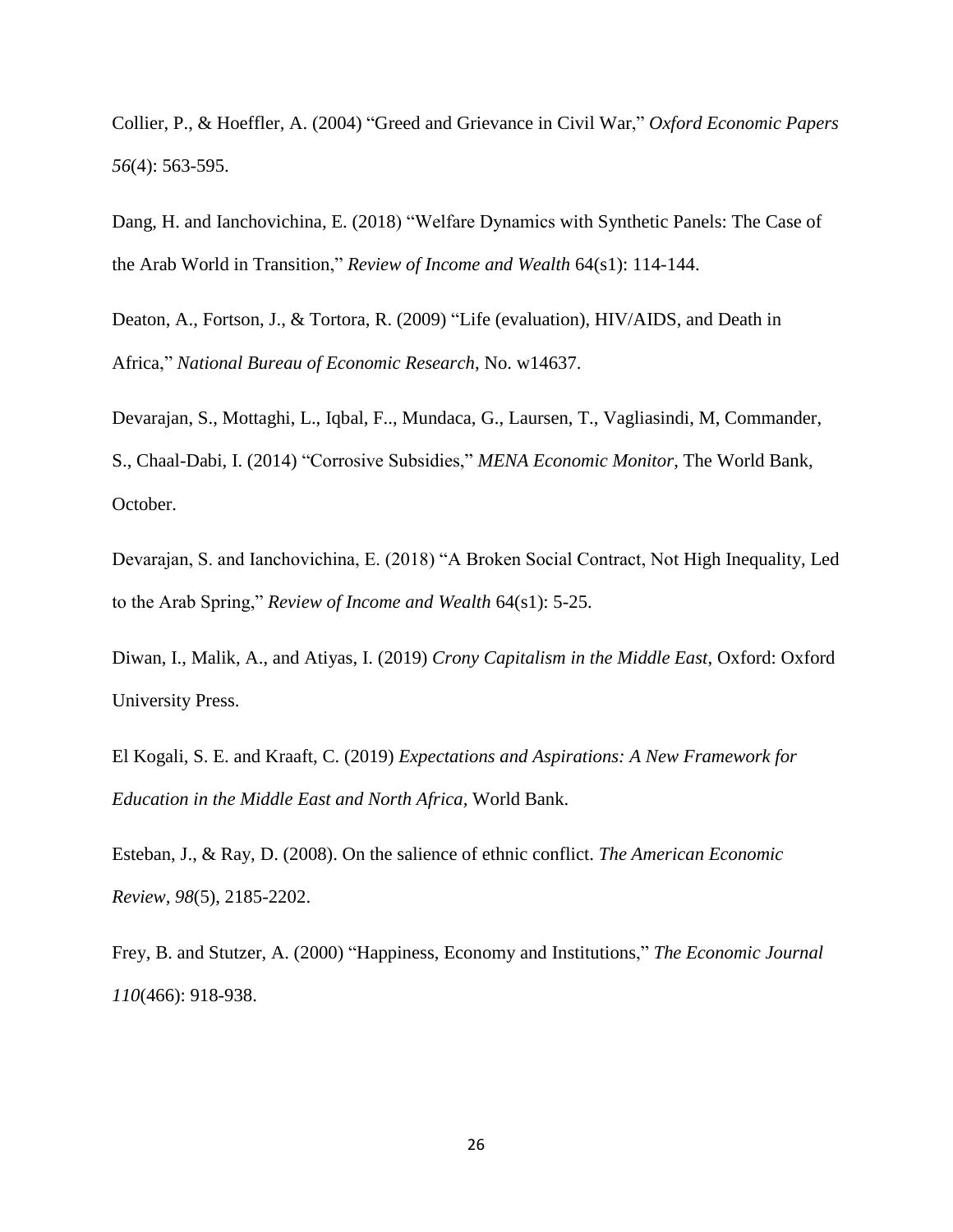Graham, C., & Nikolova, M. (2015) "Bentham or Aristotle in the Development Process? An Empirical Investigation of Capabilities and Subjective Well-Being," *World Development 68:* 163-179.

Gurr, T.R. (1970). *Why men rebel.* NJ: Princeton University Press.

Hassine, N. (2011) "Inequality of Opportunity in Egypt," *World Bank Economic Review* 26(2): 265-295.

Hassine, N. (2015) "Income inequality in the Arab Region," *World Development* 66: 532-556.

Helliwell, J., Layard, R., & Sachs, J. (2017). *World Happiness Report 2017*. New York: Sustainable Development Solutions Network.

Hirschman, A. and Rothschild, M. (1973) "The Changing Tolerance for Income Inequality in the Course of Economic Development," *The Quarterly Journal of Economics* 87(4): 544-566.

Hlasny, V. & Verme, P. (2018) "Top Incomes and the Measurement of Inequality in Egypt," *World Bank Economic Review* 32(2): 428-455.

Ianchovichina, E. (2018) *Eruptions of Popular Anger: The Economics of the Arab Spring and Its Aftermath*. *MENA Development Report.* Washington DC: World Bank.

International Monetary Fund (2019) *Regional Economic Outlook: Middle East and Central Asia*, October.

International Monetary Fund (2019) *Arab Republic of Egypt: Fourth Review under the Extended Arrangement under the Extended Fund Facility,* Washington, D.C.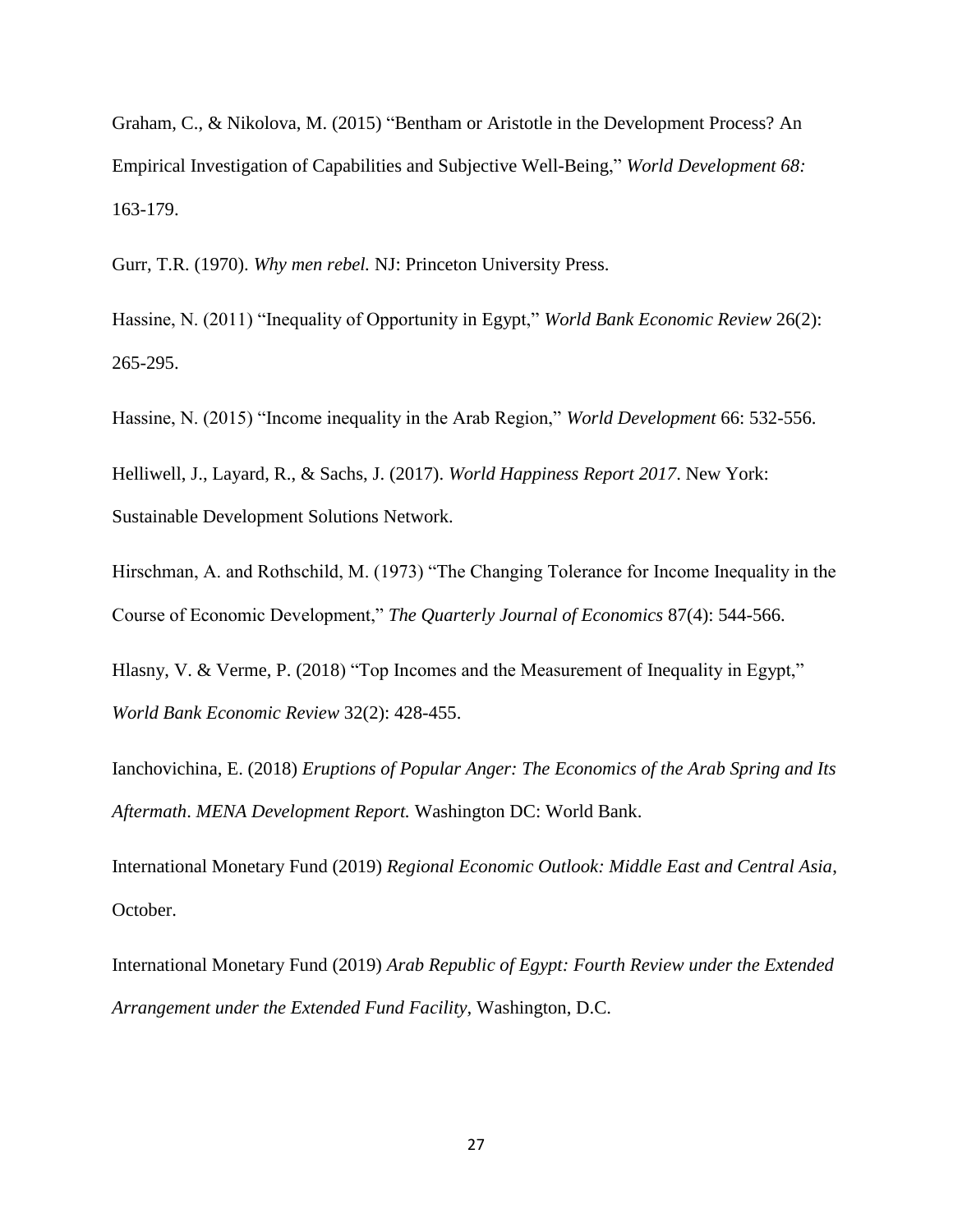International Monetary Fund (2019) *Tunisia: Fifth Review under the Extended Fund Facility, and Requests for Waivers of Nonobservance and Modification of Performance Criteria, and for Rephasing of Access,* Washington, D.C.

Iqbal, F. and Kiendrebeogo, Y. (2016) "The determinants of child mortality reduction in the Middle East and North Africa," *Middle East Development Journal* 8(2): 230-247.

Lipset, S. (1959). Some Social Requisites of Democracy. *American Political Science Review, 53*(1), 69-105.

Manski, C. F. (2004) "Measuring expectations," *Econometrica 72*(5): 1329-1376.

McAdam, D. (1999). *Political Process and the Development of Black Insurgency, 1930-1970.* 2nd ed. Chicago: University of Chicago Press.

McCarthy, J. and Zald, M. (1977) "Resource Mobilization and Social Movements: A Parting Theory," *The American Journal of Sociology* 82(6): 1212-1241.

Miguel, E., Satyanath, S., & Sergenti, E. (2004) "Economic Shocks and Civil Conflict: An Instrumental Variables Approach," *Journal of Political Economy 112*(4), 725-753.

Muller, E. (1985) "Income Inequality, Regime Repressiveness, and Political Violence," *American Sociological Review* 50(1): 47-61.

Ncube, M. and Anyanwu, J. (2012) "Inequality and Arab Spring Revolutions in North Africa and the Middle East," Africa Economic Brief, African Development Bank.

Nimeh, Z. (2012) "Economic growth and inequality in the Middle East: An Explanation of the Arab Spring?" Instituto Per Gli Studi Di Politica Internazionale (ISPI) Analysis No. 105, April.

Osborn, B. (2011) "The Arab Spring, As Seen from 2014: A Fight for Prosperity, Not Power."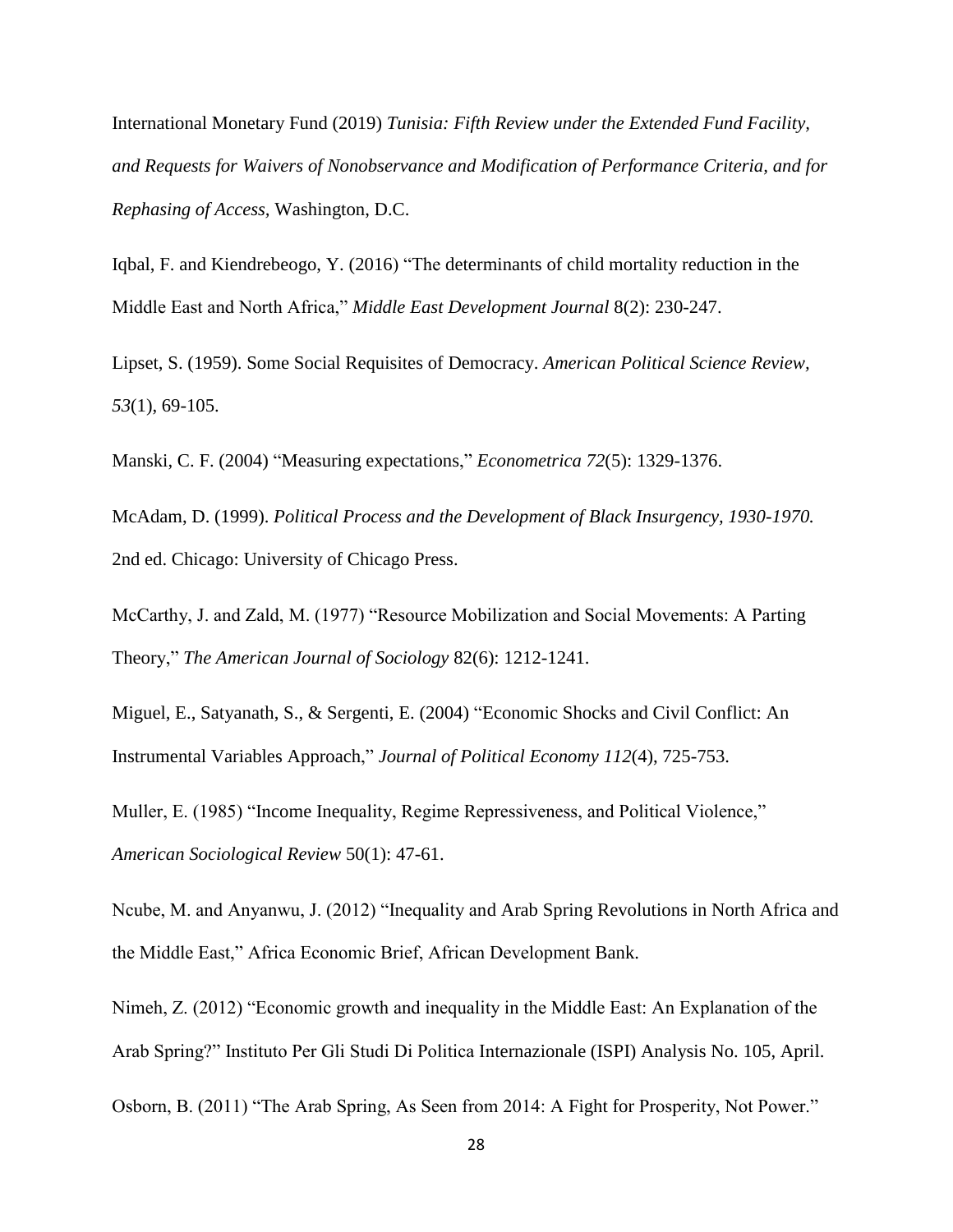Oswald, A. J., & Wu, S. (2010) "Objective Confirmation of Subjective Measures of Human Well-Being: Evidence from the USA," *Science 327*(5965): 576-579.

Radcliff, B. (2001) "Politics, Markets, and Life Satisfaction: The Political Economy of Human Happiness," *American Political Science Review 95*(4): 939-952.

Rijkers, B., Baghdadi, L. and Raballand, G. (2017) "Political Connections and Tariff Evasion: Evidence from Tunisia," *World Bank Economic Review,* 31(2): 459-482.

Schnakenberg, Keith E. and Fariss, Christopher J. (2014) "Dynamic Patterns of Human Rights Practices," *Political Science Research and Methods* 2(1):1-31.

Tocqueville, A. (1856) *The Old Regime and the Revolution*. Trans. by Bonner, J. New York: Harper Press.

Van der Weide, R., Lakner, C., & Ianchovichina, E. (2018) "Is Inequality Underestimated in Egypt? Evidence from House Prices," *Review of Income and Wealth* 64(s1): 55-79.

Veenhoven, R. (2000) "The Four Qualities of Life: Ordering Concepts and Measures of the Good Life," *Journal of Happiness Studies* 1(1): 1-39.

Verme, P., Milanovic, B., Al-Shawarby, S., El Tawila, S., Gadallah, M., and El-Majeed, A. (2014) *Inside Inequality in the Arab Republic of Egypt: Facts and Perceptions across People, Time, and Space*. A World Bank Study.

Witte, C., Burger, M. and Ianchovichina, E. (2020) "Subjective Well-Being and Peaceful Uprisings," *Kyklos* 73(1): 120-158.

World Bank (2019) *World Development Indicators.* Washington, DC: World Bank.